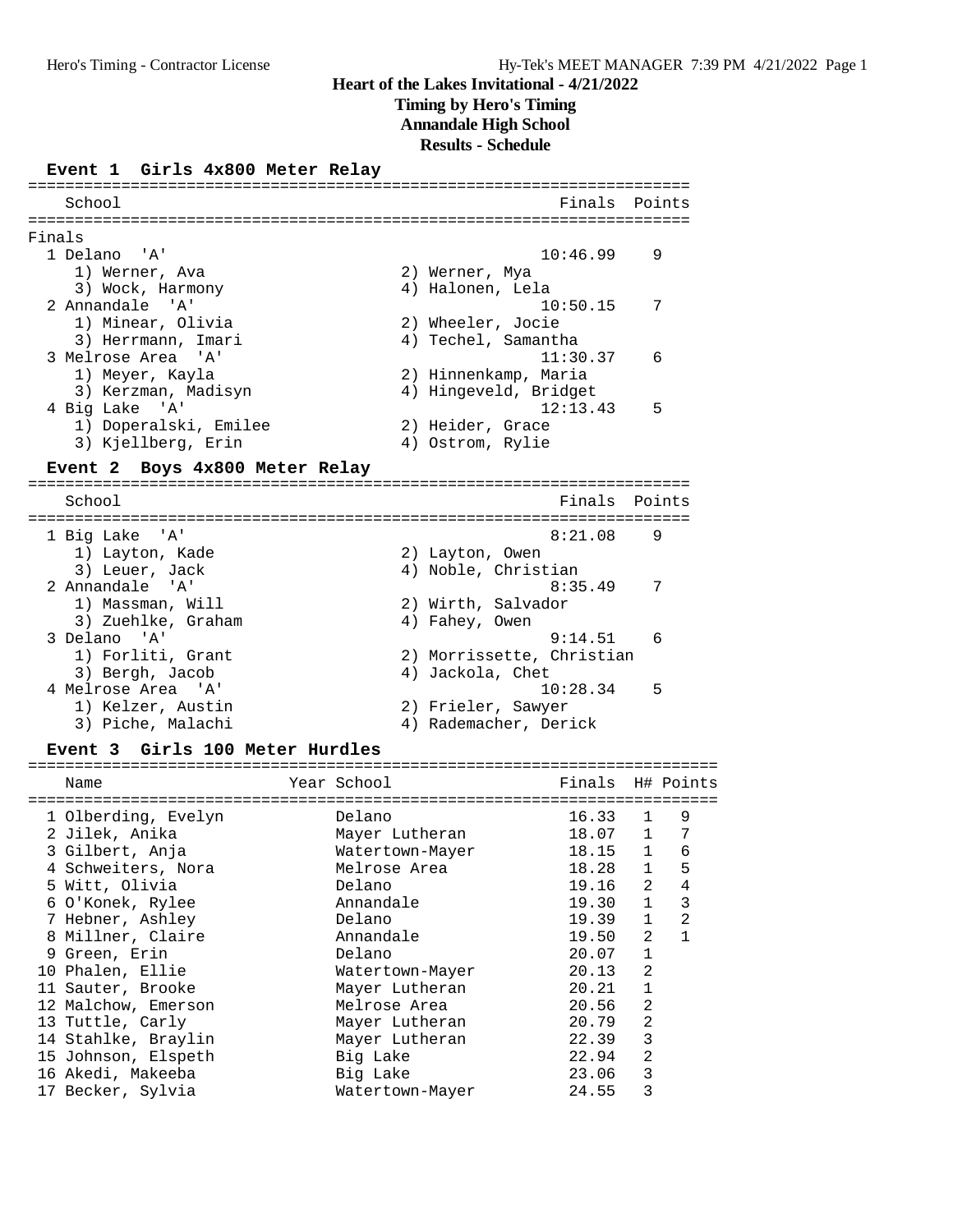## **Timing by Hero's Timing**

**Annandale High School**

**Results - Schedule**

| Event 3 Girls 100 Meter Hurdles          |                 |        |                                |        |
|------------------------------------------|-----------------|--------|--------------------------------|--------|
| 18 Shire, Aasha                          | Big Lake        | 24.96  | 3                              |        |
| Event 4 Boys 110 Meter Hurdles           |                 |        |                                |        |
| Name                                     | Year School     | Finals | H# Points                      |        |
| 1 Schmidt, Cole                          | Delano          | 16.38  | 9<br>$\mathbf{1}$              |        |
| 2 Shoberg, Tristan                       | Annandale       | 17.07  | 7<br>1                         |        |
| 3 Smith, Dylan                           | Watertown-Mayer | 17.87  | 6<br>$\mathbf{1}$              |        |
| 4 Madison, Charlie                       | Big Lake        | 19.81  | 5<br>1                         |        |
| 5 Aurich, Blake                          | Mayer Lutheran  | 21.13  | $\overline{4}$<br>1            |        |
| 6 Berscheit, Sam                         | Melrose Area    | 21.55  | $\overline{3}$<br>$\mathbf{1}$ |        |
| 7 Rice, Keegan                           | Delano          | 22.05  | 2<br>$\overline{2}$            |        |
| 8 Gabrelcik, Wyatt                       | Watertown-Mayer | 22.45  | $\overline{2}$<br>$\mathbf{1}$ |        |
| 9 Rupp, Marcus                           | Mayer Lutheran  | 24.11  | 2                              |        |
| Event 37 Girls 100 Meter Dash Wheelchair |                 |        |                                |        |
| Name                                     | Year School     |        | Finals Points                  |        |
| 1 Gassman, Tayla                         | Big Lake        | 32.82  | 1                              |        |
| Event 5 Girls 100 Meter Dash             |                 |        |                                |        |
| Name                                     | Year School     |        | Finals H# Points               |        |
| 1 Hermes, Carlie                         | Annandale       | 13.63  | 9<br>1                         |        |
| 2 McCabe, Maggie                         | Watertown-Mayer | 13.89  | 7<br>$\mathbf{1}$              |        |
| 3 Henson, Alicia                         | Annandale       | 13.90  | 6<br>1                         |        |
| 4 McDonald, Mara                         | Delano          | 13.96  | 5<br>$\mathbf{1}$              |        |
| 5 Hokenson, Harper                       | Mayer Lutheran  | 13.98  | $\overline{4}$<br>2            |        |
| 6 Henson, Brooke                         | Annandale       | 14.07  | 3<br>$\overline{a}$            | 14.066 |
| 7 McClurg, Audrey                        | Delano          | 14.07  | 2<br>2                         | 14.069 |
| 8 Danielson, Ava                         | Watertown-Mayer | 14.14  | 1<br>$\mathbf{1}$              |        |
| 9 Frisbie, Kira                          | Watertown-Mayer | 14.33  | 1                              |        |
| 10 Shimanski, Olivia                     | Mayer Lutheran  | 14.34  | 2                              |        |
| 11 Green, Marsia                         | Mayer Lutheran  | 14.46  | 2                              |        |
| 12 Carns, Julia                          | Mayer Lutheran  | 14.59  | 1                              |        |
| 13 Segner, Miranda                       | Big Lake        | 14.61  | 1                              |        |
| 14 Bowman, Meri                          | Annandale       | 15.04  | 2                              |        |
| 15 Lee, Maria                            | Delano          | 15.08  | $\overline{2}$                 |        |
| 16 Wiechmann, Lily                       | Melrose Area    | 15.13  | $\sqrt{2}$                     | 15.122 |
| 17 Hubert, Annebelle                     | Watertown-Mayer | 15.13  | 3                              | 15.129 |
| 18 Kapsner, Grace                        | Melrose Area    | 15.27  | $\mathbf{3}$                   |        |
| 19 Nee, Isabelle                         | Delano          | 15.79  | 3                              |        |
| 20 Toenyan, Julia                        | Melrose Area    | 16.07  | 3                              |        |
| 21 Wondrow, Alyssa                       | Big Lake        | 16.37  | $\overline{4}$                 |        |
| 22 Reed, Marissa                         | Big Lake        | 16.41  | $\,4$                          |        |
| 23 Dillon, Sadie                         | Big Lake        | 17.14  | $\mathbf{3}$                   |        |
| 24 Vargas, Leslie                        | Melrose Area    | 20.53  | 3                              |        |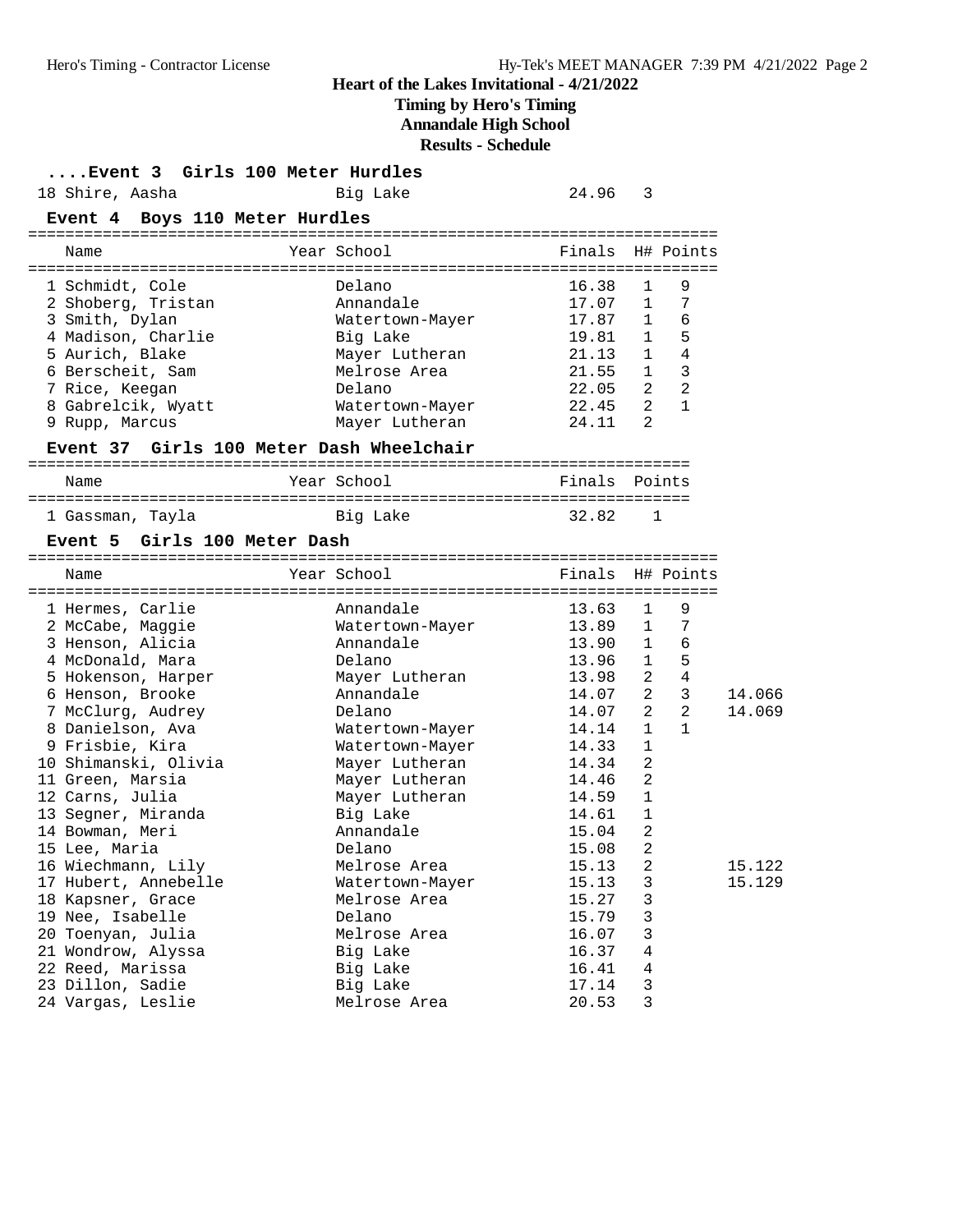**Timing by Hero's Timing**

**Annandale High School**

**Results - Schedule**

### **Event 6 Boys 100 Meter Dash**

| Name                                            | Year School                 |                                          | Finals H# Points                  |                              |                     |
|-------------------------------------------------|-----------------------------|------------------------------------------|-----------------------------------|------------------------------|---------------------|
|                                                 |                             |                                          |                                   |                              |                     |
| 1 Moore, Phillip                                | Delano                      |                                          | 11.37                             | 1                            | 9                   |
| 2 Murphy, Joe                                   | Big Lake                    |                                          | 11.54                             | $\mathbf{1}$                 | 7                   |
| 3 Nelson, Dylan                                 | Mayer Lutheran              |                                          | 11.59                             | $\mathbf{1}$                 | 6                   |
| 4 Dick, Charlie                                 | Delano                      |                                          | 11.72                             | $\mathbf{1}$<br>$\mathbf{1}$ | 5<br>$\overline{4}$ |
| 5 Smith, Dylan                                  | Watertown-Mayer             |                                          | 11.84                             |                              |                     |
| 6 Shimanski, Justus                             | Mayer Lutheran<br>Annandale |                                          | 11.89                             | $\mathbf{1}$<br>2            | $\overline{3}$<br>2 |
| 7 Healy, Joe<br>8 Nelson, Jack                  | Annandale                   |                                          | 11.95<br>12.21                    | $\mathbf{1}$                 | $\mathbf{1}$        |
| 9 Espinosa, Amado                               | Big Lake                    |                                          | 12.27                             | 2                            |                     |
| 10 Smythe, Randy                                | Big Lake                    |                                          | 12.29                             | $\mathbf{1}$                 |                     |
| 11 Taylor, JT                                   | Mayer Lutheran              |                                          | 12.53                             | 2                            |                     |
| 12 Westman, Thomas                              | Annandale                   |                                          | 12.73                             | $\overline{a}$               |                     |
| 13 Schultz, Jake                                | Delano                      |                                          | 12.88                             | 2                            |                     |
| 14 Bushel, Brayden                              | Annandale                   |                                          | 12.94                             | 3                            |                     |
| 15 Lange, Cole                                  | Watertown-Mayer             |                                          | 13.03                             | $\overline{2}$               |                     |
| 16 Shipler, Sam                                 | Mayer Lutheran              |                                          | 13.26                             | $\overline{a}$               |                     |
| 17 Platzer, Roland                              | Watertown-Mayer             |                                          | 13.27                             | $\mathbf{3}$                 |                     |
| 18 Jewison, Luke                                | Watertown-Mayer             |                                          | 13.55                             | $\mathbf{3}$                 |                     |
| 19 Feldewerd, Lucas                             | Melrose Area                |                                          | 13.59                             | $\mathsf 3$                  |                     |
| 20 Hill, Mitchell                               | Big Lake                    |                                          | 14.03                             | $\overline{2}$               |                     |
| 21 Wocke, Paul                                  | Melrose Area                |                                          | 15.21                             | 3                            |                     |
| 22 Braun, James                                 | Melrose Area                |                                          | 15.24                             | 3                            |                     |
| 23 Fernandez Martinez, Fran                     | Melrose Area                |                                          | 16.02                             | 3                            |                     |
| 24 Machakaire, Justin                           | Delano                      |                                          | 16.97                             | 3                            |                     |
|                                                 |                             |                                          |                                   |                              |                     |
| Event 7 Girls 4x200 Meter Relay                 |                             |                                          |                                   |                              |                     |
|                                                 |                             |                                          |                                   |                              |                     |
| School                                          |                             |                                          | Finals Points                     |                              |                     |
| ' A'                                            |                             |                                          |                                   | 9                            |                     |
| 1 Delano<br>1) Danielson, Norah                 |                             |                                          | 1:56.44<br>2) Hendrickson, Hattie |                              |                     |
|                                                 |                             | 4) Chock, Ellie                          |                                   |                              |                     |
| 3) Zaun, Anneka                                 |                             |                                          | 1:57.99                           |                              | 7                   |
| 2 Big Lake 'A'<br>1) Flavin, Jade               |                             | 2) Gardner, Grace                        |                                   |                              |                     |
| 3) Ell, Kennadie                                |                             | 4) Eastman, Ava                          |                                   |                              |                     |
|                                                 |                             |                                          | 2:05.59                           | 6                            |                     |
| 3 Mayer Lutheran<br>' 'A '<br>1) Bloudek, Grace |                             |                                          |                                   |                              |                     |
| 3) Green, Marsia                                |                             | 2) Tuttle, Carly<br>4) Schmutzer, Sophia |                                   |                              |                     |
|                                                 |                             |                                          | 2:11.32                           | 5                            |                     |
| 4 Watertown-Mayer 'A'<br>1) Berscheit, Hope     |                             | 2) Heun, Ava                             |                                   |                              |                     |
| 3) Taylor, Ava                                  |                             | 4) Phalen, Ellie                         |                                   |                              |                     |
| 5 Annandale 'A'                                 |                             |                                          | 2:12.95                           |                              |                     |
| 1) Neuman, Kate                                 |                             | 2) Jarl, Grace                           |                                   |                              |                     |
|                                                 |                             |                                          |                                   |                              |                     |
| 3) Fischer, Felicity                            |                             | 4) Morales, Samantha                     |                                   |                              |                     |
|                                                 |                             |                                          |                                   |                              |                     |
| Boys 4x200 Meter Relay<br>Event 8               |                             |                                          |                                   |                              |                     |
| School                                          |                             |                                          | Finals                            |                              | Points              |
|                                                 |                             |                                          |                                   |                              |                     |
| 1 Delano 'A'                                    |                             |                                          | 1:41.18                           | 9                            |                     |
| 1) Rosenow, Grayson<br>3) Kelly, Ben            |                             | 2) McMahan, Josh<br>4) Roepke, Gage      |                                   |                              |                     |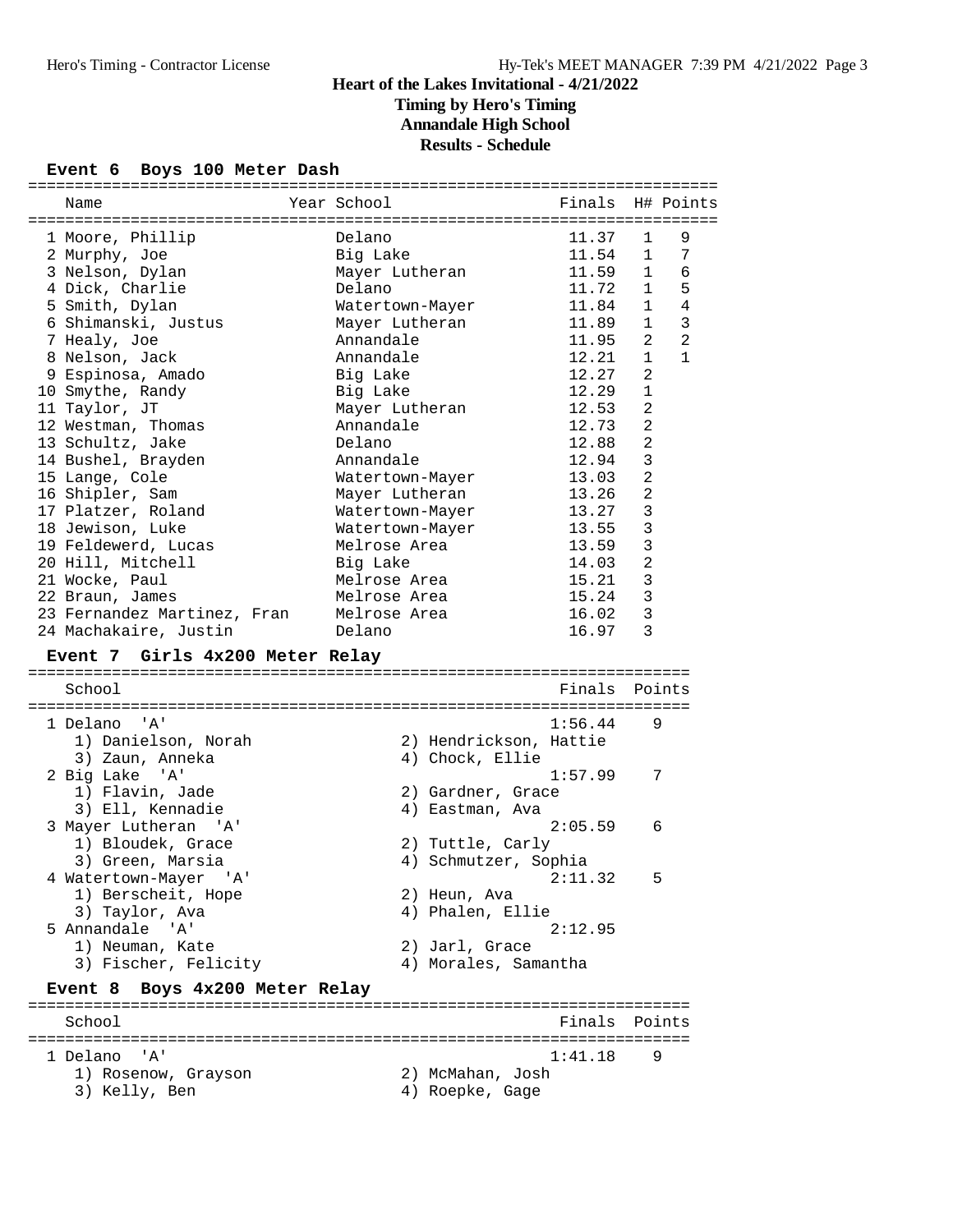### **Timing by Hero's Timing**

**Annandale High School**

**Results - Schedule**

### **....Event 8 Boys 4x200 Meter Relay**

| 2 Big Lake 'A'               | 1:41.19                | 7   |
|------------------------------|------------------------|-----|
| 1) Secord, Evan              | 2) Berner, Jack        |     |
| 3) Espinosa, Amado           | 4) Hoffman, Gauge      |     |
| 3 Annandale 'A'              | 1:42.74                | - 6 |
| 1) Davidson, Hale            | 2) Brown, Matthew      |     |
| 3) Jacobson, Sam             | 4) Martinez, Bryan     |     |
| 4 Watertown-Mayer 'A'        | 1:49.56                | .5  |
| 1) Janikula, Owen            | 2) Grimsley, Nathaniel |     |
| 3) Pope, Aiden               | 4) Olson, Joren        |     |
| 5 Melrose Area 'A'           | 1:49.58                |     |
| 1) Mantovani, Matteo         | 2) Raya Ambriz, David  |     |
| 3) Ramirez, Damien           | 4) Kuhlmann, Brady     |     |
| Event 9 Cirls 1600 Meter Run |                        |     |

#### **Event 9 Girls 1600 Meter Run**

======================================================================= Name **Year School Finals Points** ======================================================================= 1 Kazin, Erica Delano 5:40.36 9 2 Minear, Olivia Annandale 5:59.44 7 3 Hinnenkamp, Maria Melrose Area 6:14.56 6 4 Herrmann, Imari Annandale 6:17.07 5 5 Kerzman, Madisyn Melrose Area 6:17.87 4 6 Goehring, Jaidee Mayer Lutheran 6:23.34 3 7 Wheeler, Keily Annandale 6:26.04 2 8 Kent, Alyssa Annandale 6:42.11 9 Karger, Jenna Mayer Lutheran 6:43.67 1 10 Hingeveld, Bridget Melrose Area 6:47.68 11 Schmidt, Jessicah Big Lake 7:07.47 12 Morris, Georgia Big Lake 7:33.85 13 Potter, Olivia Big Lake 7:48.26

#### **Event 10 Boys 1600 Meter Run**

| Name                  | Year School <b>Sandware</b> | Finals Points |   |
|-----------------------|-----------------------------|---------------|---|
| 1 Layton, Kade        | Big Lake                    | 4:38.68       | 9 |
| 2 Zens, Justin        | Delano                      | 4:46.03       | 7 |
| 3 Huotari, Drew       | Delano                      | 4:59.49       | 6 |
| 4 Jacobson, Tanon     | Big Lake                    | 5:01.15       | 5 |
| 5 Baker, Max          | Delano                      | 5:07.23       | 4 |
| 6 Fahey, Owen         | Annandale                   | 5:08.19       | 3 |
| 7 Ulberg, Henry       | Delano                      | 5:10.30       |   |
| 8 Hiemkes, David      | Annandale                   | 5:18.52       | 2 |
| 9 Barnhart, Caleb     | Watertown-Mayer             | 5:30.09       | 1 |
| 10 Denzen, Matthew    | Big Lake                    | 5:32.05       |   |
| 11 Kelzer, Austin     | Melrose Area                | 5:33.93       |   |
| 12 Isler, Yomo        | Watertown-Mayer             | 5:34.49       |   |
| 13 Cisneros, Adiel    | Big Lake                    | 5:49.51       |   |
| 14 DeBoer, Kaleb      | Mayer Lutheran              | 5:52.27       |   |
| 15 Frieler, Sawyer    | Melrose Area                | 5:54.49       |   |
| 16 Rademacher, Derick | Melrose Area                | 6:17.71       |   |
| 17 Piche, Malachi     | Melrose Area                | 6:19.90       |   |
| 18 Erdman, Luke       | Mayer Lutheran              | 6:29.82       |   |
|                       |                             |               |   |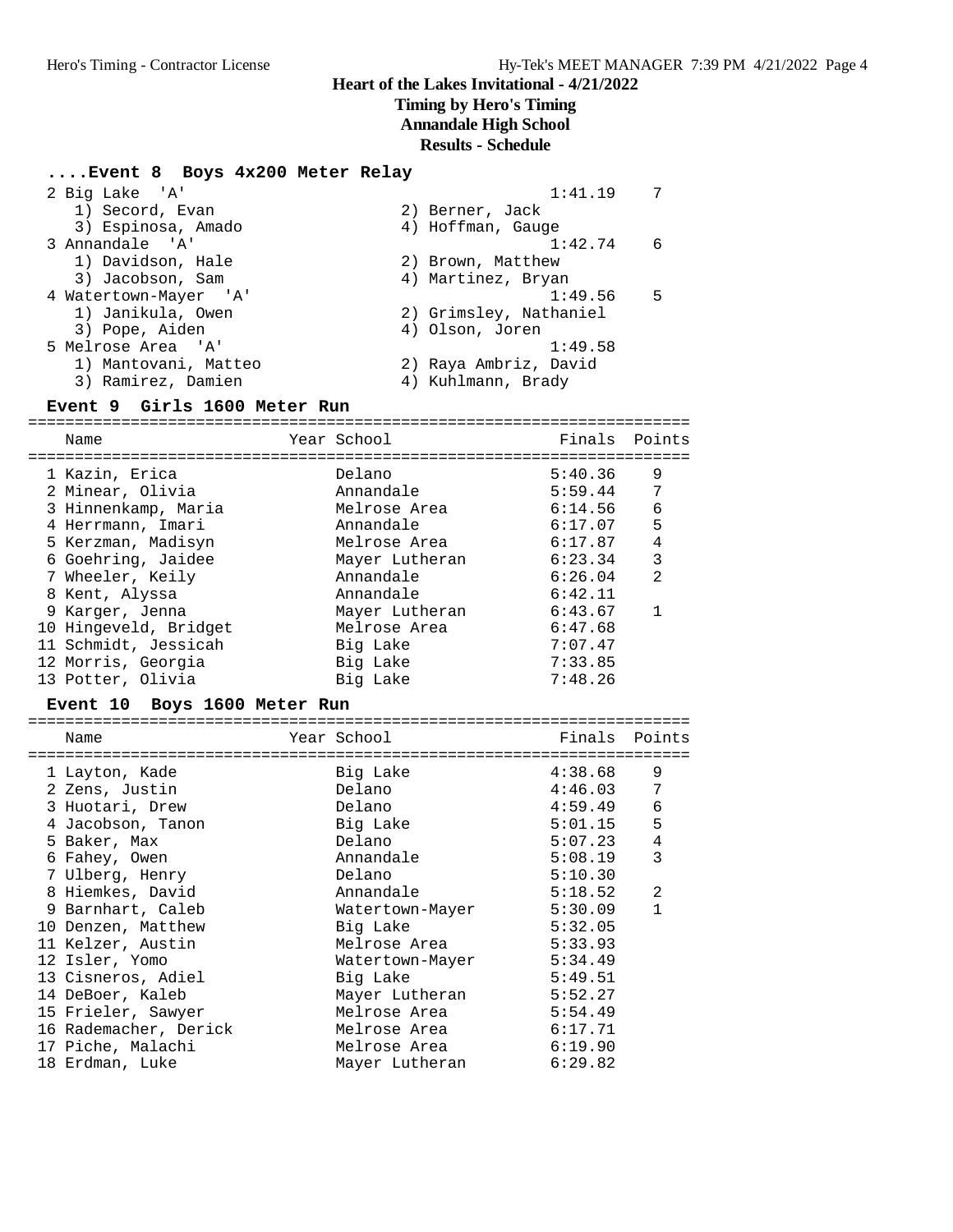**Timing by Hero's Timing**

**Annandale High School**

**Results - Schedule**

### **Event 11 Girls 4x100 Meter Relay**

======================================================================= School **Finals** Points **Points** ======================================================================= 1 Delano 'A' 53.61 9<br>1) Mayers, Vivian 2) McDonald, Mara 1) Mayers, Vivian 2) McDonald, Mara 3) Ford, Lila (1999) (1999) 4) Johnson, Marin 2 Annandale 'A' 54.34 7 1) O'Konek, Rylee 2) Bowman, Meri 3) Henson, Alicia 4) Hermes, Carlie 3 Watertown-Mayer 'A' 54.87 6 1) McCabe, Maggie 2) Taylor, Ava 3) Frisbie, Kira 4) Czinano, Mallory 4 Mayer Lutheran 'A' 55.51 5 1) Hokenson, Harper (2) Green, Marsia 3) Bloudek, Grace 4) Carns, Julia 5 Melrose Area 'A' 58.87 1) Hoeschen, Janessa 2) Hoffner, Natalee 3) Kapsner, Grace 4) Wiechmann, Lily 6 Big Lake 'A' 1:01.71 1) Meza, Karla 2) Akedi, Makeeba 3) Obia, Amara (4) Trjillo, Mikayla **Event 12 Boys 4x100 Meter Relay** ======================================================================= School **Finals Points** ======================================================================= 1 Mayer Lutheran 'A' 46.12 9 1) Aurich, Blake 2) Taylor, JT 3) Shimanski, Justus (4) Nelson, Dylan 2 Annandale 'A' 47.29 7 1) Shoberg, Tyson 2) Healy, Joe 3) Westman, Thomas (4) Sundberg, Alex 3 Delano 'A' 49.00 6 1) Jergens, Sam and 2) Frank, Luke 1) Jergens, Sam (2) Frank, Luke<br>
3) Yoraway, Jack (4) Lee, Iain<br>
4) Matertown-Mayer (2) (2) Johnson, Jaco<br>
1) DeBoer, Tyler (2) Johnson, Jaco 4 Watertown-Mayer 'A' 52.22 5 1) DeBoer, Tyler (2) Johnson, Jacob 3) Burmeister, Tanner (4) Lange, Cole 5 Melrose Area 'A' 52.58 1) Mantovani, Matteo 2) Abonce Garcia, Aaron 3) Raya Ambriz, David (4) Wocke, Paul 6 Big Lake 'A' 55.59 1) Winkelman, Kevin (2) Barta, Cooper 3) Dickey, Gavin (4) Roehl, Will

### **Event 13 Girls 400 Meter Dash**

| Name                 | Year School  | Finals H# Points |                |                |
|----------------------|--------------|------------------|----------------|----------------|
| 1 Jaenicke, Isabelle | Melrose Area | $1:02.82$ 1      |                | a q            |
| 2 Chock, Ellie       | Delano       | 1:03.91          | $\sqrt{1}$     | 7              |
| 3 Zaun, Anneka       | Delano       | 1:06.54          | $\overline{1}$ | - 6            |
| 4 Norgren, Sydney    | Annandale    | 1:07.83          |                | $1 \quad 5$    |
| 5 Kjellberg, Erin    | Big Lake     | 1:07.91          | $\overline{2}$ | $\overline{4}$ |
| 6 Danielson, Norah   | Delano       | 1:07.94          |                |                |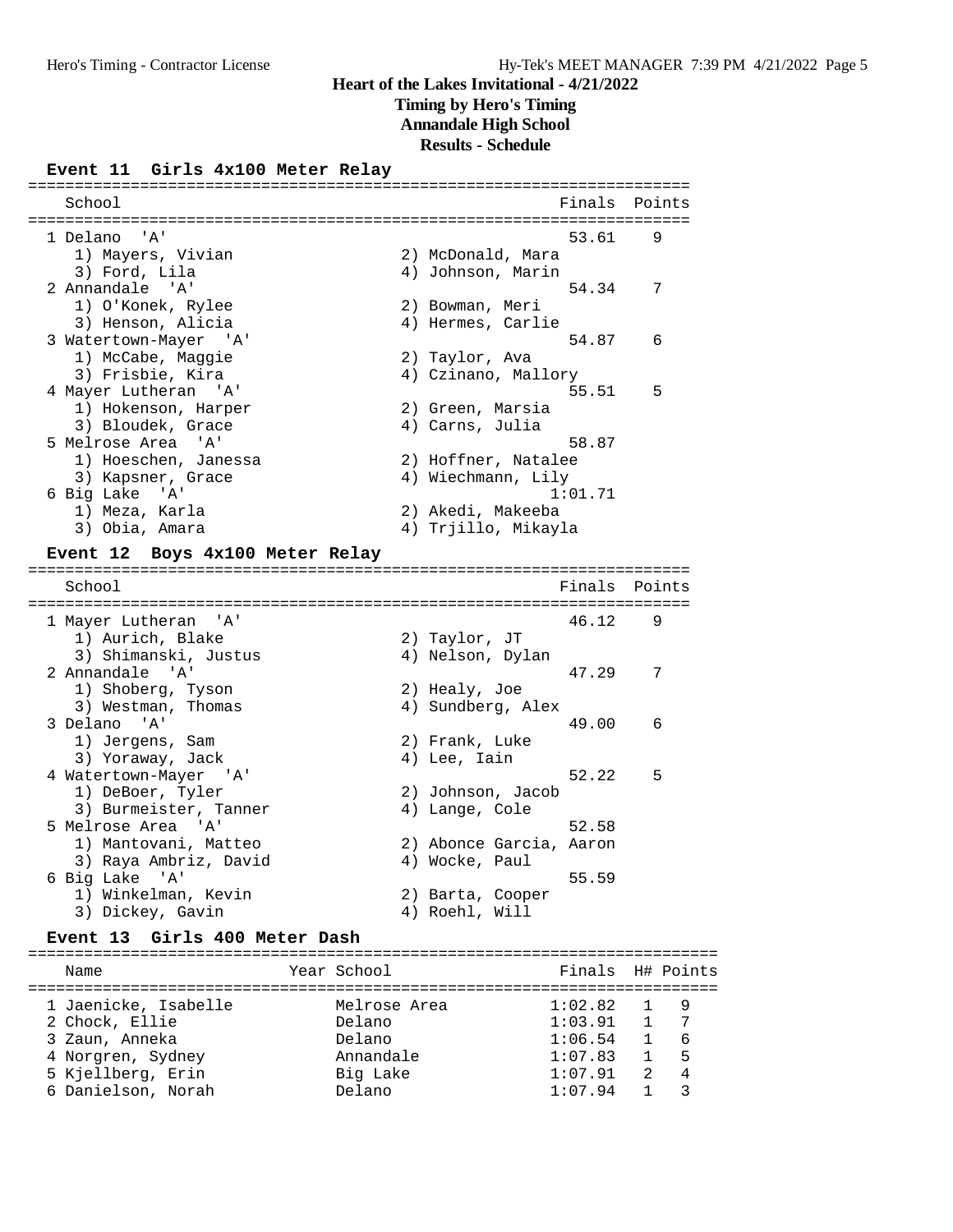## **Timing by Hero's Timing**

**Annandale High School**

**Results - Schedule**

### **....Event 13 Girls 400 Meter Dash**

| 7 Hendrickson, Hattie | Delano          | 1:09.97 |              |    |
|-----------------------|-----------------|---------|--------------|----|
| 8 Stordahl, Alyssa    | Melrose Area    | 1:10.35 | 2            | -2 |
| 9 Shimanski, Olivia   | Mayer Lutheran  | 1:10.90 | $\mathbf{1}$ | -1 |
| 10 Phalen, Ellie      | Watertown-Mayer | 1:11.21 | 2            |    |
| 11 Amundson, Addison  | Annandale       | 1:11.71 | -2           |    |
| 12 Halverson, Neveah  | Annandale       | 1:12.41 | $\mathbf{1}$ |    |
| 13 Johnson, Thelia    | Annandale       | 1:12.47 | 3            |    |
| 14 Funk, Karen        | Melrose Area    | 1:14.50 | 2            |    |
| 15 Shoop, Emily       | Big Lake        | 1:15.12 | 2            |    |
| 16 Hubert, Annebelle  | Watertown-Mayer | 1:15.50 | 3            |    |
| 17 Ni, Claire         | Big Lake        | 1:17.23 | 2            |    |
| 18 Olson, Kendyl      | Watertown-Mayer | 1:18.26 | 3            |    |
| 19 McCormick, Camilla | Melrose Area    | 1:24.04 | 2            |    |
|                       |                 |         |              |    |

### **Event 14 Boys 400 Meter Dash**

==========================================================================

Name The Year School The Finals H# Points ==========================================================================

| 1 Moore, Phillip         | Delano          | 50.71       | $\mathbf{1}$   | 9 |        |
|--------------------------|-----------------|-------------|----------------|---|--------|
| 2 Zuehlke, Graham        | Annandale       | $52.13 \t1$ |                | 7 | 52.127 |
| 3 Schimelpfenig, Maxwell | Annandale       | 52.13       | 1              | 6 | 52.128 |
| 4 Hendrickson, Jacob     | Delano          | 55.72       | $\mathbf{1}$   | 5 |        |
| 5 Jergens, Sam           | Delano          | 57.19       | $\mathbf{1}$   | 4 |        |
| 6 Boisselier, Timber     | Delano          | 57.37       | $\mathbf{1}$   |   |        |
| 7 Mikely, CJ             | Big Lake        | 57.66       | $\mathfrak{D}$ | 3 |        |
| 8 Braun, Adam            | Annandale       | 59.57       | $\mathbf{1}$   | 2 |        |
| 9 Pope, Aiden            | Watertown-Mayer | 1:00.87     | $\mathbf{1}$   |   |        |
| 10 Platzer, Roland       | Watertown-Mayer | 1:01.00     | $\overline{2}$ |   |        |
| 11 Nau, Caleb            | Big Lake        | 1:01.11     | 2              |   |        |
| 12 Janikula, Owen        | Watertown-Mayer | 1:01.29     | 2              |   |        |
| 13 Rue, Logan            | Melrose Area    | 1:02.05     | 2              |   |        |
| 14 Ludwig, Zack          | Mayer Lutheran  | 1:03.97     | 3              |   |        |
| 15 DeBoer, Tyler         | Watertown-Mayer | 1:06.09     | 2              |   |        |
| 16 Woestehoff, Michael   | Mayer Lutheran  | 1:06.33     | 3              |   |        |
| 17 Anderson, Vincent     | Big Lake        | 1:07.52     | 3              |   |        |
| 18 Totz, Mason           | Annandale       | 1:07.90     | 3              |   |        |
| 19 Aurich, Parker        | Mayer Lutheran  | 1:08.04     | 3              |   |        |

### **Event 15 Girls 300 Meter Hurdles**

| Year School<br>Name                                                                                                                                                                                                                                                                                                  | Finals H# Points                                                                                                                                                                                                                   |                                                                             |
|----------------------------------------------------------------------------------------------------------------------------------------------------------------------------------------------------------------------------------------------------------------------------------------------------------------------|------------------------------------------------------------------------------------------------------------------------------------------------------------------------------------------------------------------------------------|-----------------------------------------------------------------------------|
|                                                                                                                                                                                                                                                                                                                      |                                                                                                                                                                                                                                    |                                                                             |
| 1 Cooper, Brooklyn<br>Delano<br>2 Jilek, Anika<br>Mayer Lutheran<br>3 Schweiters, Nora<br>Melrose Area<br>4 Tuttle, Carly<br>Mayer Lutheran<br>5 Malchow, Emerson<br>Melrose Area<br>Mayer Lutheran<br>6 Studer, Avery<br>7 Huebsch, Marin<br>Delano<br>8 Scheer, Noelle<br>Annandale<br>Big Lake<br>9 Kapsner, Lexi | 51.58<br>$\overline{1}$<br>$\mathbf{1}$<br>51.90<br>1<br>56.82<br>$\mathbf{1}$<br>59.32<br>$2^{\circ}$<br>1:00.65<br>$\mathbf{1}$<br>1:01.70<br>$\overline{1}$<br>1:03.47<br>$\mathcal{L}$<br>1:05.69<br>$\mathfrak{D}$<br>1:08.53 | 9<br>7<br>6<br>5<br>$\overline{4}$<br>3<br>$\mathfrak{D}$<br>$\overline{1}$ |
| 10 Stahlke, Braylin<br>Mayer Lutheran                                                                                                                                                                                                                                                                                | 1:08.66                                                                                                                                                                                                                            |                                                                             |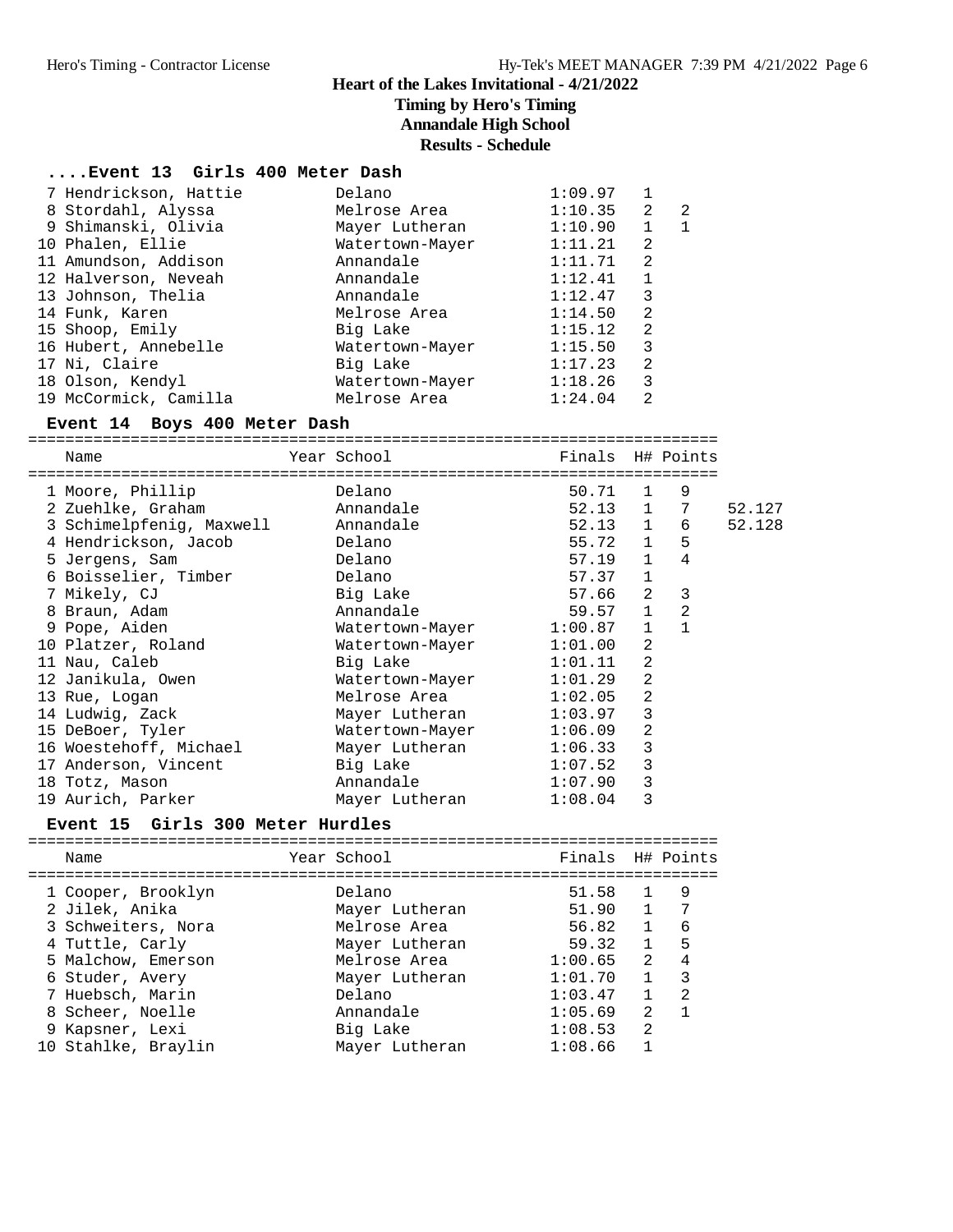**Timing by Hero's Timing**

**Annandale High School**

**Results - Schedule**

### **Event 16 Boys 300 Meter Hurdles**

| Name                                                      | Year School                              | Finals Points           |                     |
|-----------------------------------------------------------|------------------------------------------|-------------------------|---------------------|
| 1 Schmidt, Cole<br>2 Shoberg, Tristan<br>3 Alston, Darius | Delano<br>Annandale<br>Annandale         | 40.77<br>45.14<br>47.39 | 9<br>-7<br>6        |
| 4 Schultz, Jake<br>5 Hoffman, Gauge                       | Delano<br>Big Lake                       | 47.40<br>50.30          | 5<br>$\overline{4}$ |
| 6 Madison, Charlie<br>7 Berscheit, Sam<br>8 Enright, Kai  | Big Lake<br>Melrose Area<br>Melrose Area | 50.43<br>52.74<br>54.81 | 3<br>2              |
|                                                           |                                          |                         |                     |

### **Event 17 Girls 800 Meter Run**

======================================================================= Name The Year School The Finals Points ======================================================================= 1 Ness, Hailey Delano 2:39.72 9 2 Heun, Ava Watertown-Mayer 2:46.17 7 3 Techel, Samantha Annandale 2:49.39 6 4 Wheeler, Izzie Annandale 2:50.55 5 5 Ingle, Sierra Delano 2:51.50 4 6 Klippenes, Mariah Annandale 2:52.68 3 7 Kerzman, Danica Melrose Area 2:54.41 2 8 Logan, Campbell Delano 2:55.16 1 9 Holte, Kayla Annandale 3:00.85 10 Olson, Kendyl Watertown-Mayer 3:04.21 11 Karger, Jenna Mayer Lutheran 3:04.79 12 Huebsch, Autumn Delano 3:05.40 13 Ostrom, Rylie Big Lake 3:22.59 14 Morris, Georgia Big Lake 3:30.05 15 Berscheit, Hope Watertown-Mayer 3:33.65

### **Event 18 Boys 800 Meter Run**

| Name<br>===============================     | Year School in the School and the School and School | Finals Points<br>=============================== |                |
|---------------------------------------------|-----------------------------------------------------|--------------------------------------------------|----------------|
| 1 Noble, Christian                          | Big Lake                                            | 2:06.16                                          | 9              |
| 2 Vold, Spencer                             | Big Lake                                            | 2:07.93                                          | 7              |
| 3 Zens, Caden                               | Delano                                              | 2:10.13                                          | 6              |
| 4 Morrissette, Christian                    | Delano                                              | 2:11.58                                          | 5              |
| 5 Neuman, Ryan                              | Annandale                                           | 2:11.95                                          | $\overline{4}$ |
| 6 Braun, Luke                               | Melrose Area                                        | 2:20.12                                          | 3              |
| 7 Montanez Martinez, Antho     Melrose Area |                                                     | 2:28.71                                          | 2              |
| 8 Anderson, Logan                           | Annandale                                           | 2:29.16                                          | 1              |
| 9 Isler, Yomo                               | Watertown-Mayer 2:29.65                             |                                                  |                |
| 10 Denzen, Matthew                          | Big Lake                                            | 2:29.72                                          |                |
| 11 Barnhart, Caleb                          | Watertown-Mayer                                     | 2:30.04                                          |                |
| 12 Anderson, Mark                           | Delano                                              | 2:30.42                                          |                |
| 13 Vold, Gavin                              | Big Lake                                            | 2:30.84                                          |                |
| 14 Jewison, Luke                            | Watertown-Mayer                                     | 2:31.19                                          |                |
| 15 Otto, John                               | Delano                                              | 2:32.93                                          |                |
| 16 Sneller, Cody                            | Annandale                                           | 2:35.49                                          |                |
| 17 DeBoer, Kaleb                            | Mayer Lutheran                                      | 2:38.00                                          |                |
| 18 Zeidler, Easton                          | Annandale                                           | 2:41.33                                          |                |
| 19 Erdman, Luke                             | Mayer Lutheran                                      | 2:52.76                                          |                |
|                                             |                                                     |                                                  |                |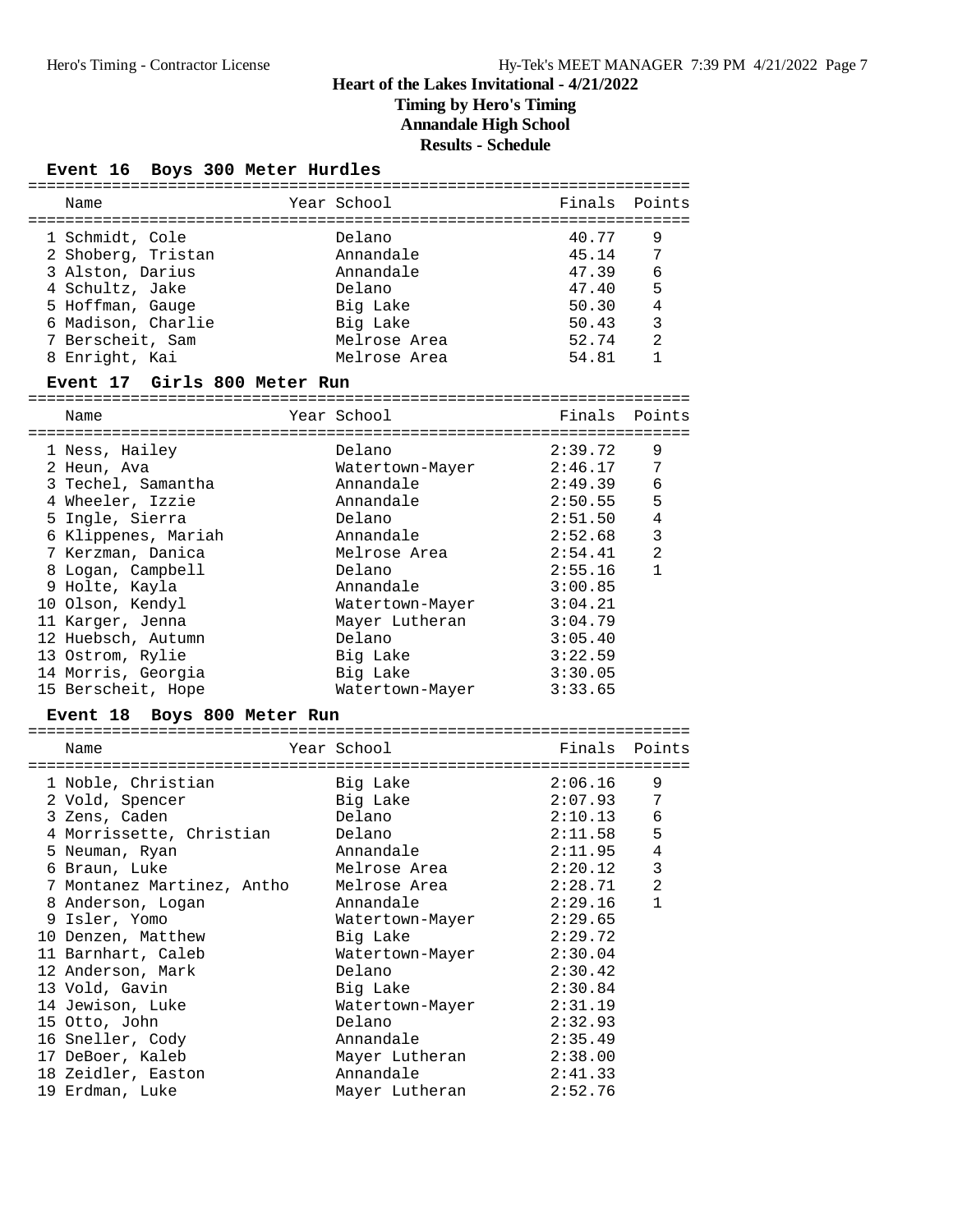**Timing by Hero's Timing**

**Annandale High School**

**Results - Schedule**

| Girls 200 Meter Dash Wheelchair<br><b>Event 38</b> |                 |         |                                |
|----------------------------------------------------|-----------------|---------|--------------------------------|
| Name                                               | Year School     | Finals  | Points                         |
| 1 Gassman, Tayla                                   | Big Lake        | 1:12.28 | 1                              |
| Event 19 Girls 200 Meter Dash                      |                 |         |                                |
|                                                    |                 |         |                                |
| Name                                               | Year School     | Finals  | H# Points                      |
| 1 Johnson, Marin                                   | Delano          | 27.73   | 9<br>1                         |
| 2 Eastman, Ava                                     | Big Lake        | 28.29   | 7<br>$\mathbf{1}$              |
| 3 Henson, Alicia                                   | Annandale       | 28.57   | 6<br>$\mathbf{1}$              |
| 4 McCabe, Maggie                                   | Watertown-Mayer | 28.95   | 5<br>$\mathbf{1}$              |
| 5 Norgren, Sydney                                  | Annandale       | 28.98   | 4<br>$\mathbf{1}$              |
| 6 Ford, Lila                                       | Delano          | 29.55   | 3<br>$\mathbf{1}$              |
| 7 Danielson, Ava                                   | Watertown-Mayer | 29.62   | $\overline{2}$<br>$\mathbf{1}$ |
| 8 Carns, Julia                                     | Mayer Lutheran  | 29.66   | 2<br>$\mathbf{1}$              |
| 9 Shimanski, Olivia                                | Mayer Lutheran  | 29.67   | $\mathbf{1}$                   |
| 10 Menk, Anna                                      | Delano          | 29.81   | $\overline{a}$                 |
| 11 Neuman, Kate                                    | Annandale       | 29.93   | $\overline{a}$                 |
| 12 Frisbie, Kira                                   | Watertown-Mayer | 30.02   | $\overline{2}$                 |
| 13 Roy, Sydney                                     | Big Lake        | 30.44   | $\overline{2}$                 |
| 14 Stordahl, Alyssa                                | Melrose Area    | 30.50   | $\overline{2}$                 |
| 15 Schmutzer, Sophia                               | Mayer Lutheran  | 31.28   | 3                              |
| 16 Wiechmann, Lily                                 | Melrose Area    | 31.30   | $\overline{2}$                 |
| 17 Kapsner, Genevieve                              | Melrose Area    | 31.62   | 3                              |
| 18 Bloudek, Grace                                  | Mayer Lutheran  | 31.80   | 3                              |
| 19 Steen, Emily                                    | Big Lake        | 31.84   | $\overline{2}$                 |
| 20 Westberg, Megan                                 | Delano          | 31.87   | 3                              |
| 21 Taylor, Ava                                     | Watertown-Mayer | 32.06   | 3                              |
| 22 Funk, Karen                                     | Melrose Area    | 33.82   | 3                              |
| 23 Jarl, Grace                                     | Annandale       | 34.92   | 4                              |
| Event 20 Boys 200 Meter Dash                       |                 |         |                                |
|                                                    |                 |         |                                |
| Name                                               | Year School     | Finals  | H# Points                      |
| 1 Nelson, Dylan                                    | Mayer Lutheran  | 23.71   | 9<br>1                         |
| 2 Dick, Charlie                                    | Delano          | 23.74   | 7<br>$\mathbf{1}$              |
| 3 Mikely, CJ                                       | Big Lake        | 24.23   | 6<br>1                         |
| 4 Polston, Gavin                                   | Annandale       | 24.28   | 5<br>$\mathbf{1}$              |
| 5 Shimanski, Justus                                | Mayer Lutheran  | 24.39   | 1<br>4                         |
| 6 Healy, Joe                                       | Annandale       | 24.53   | 1<br>3                         |
| 7 Feldewerd, Lucas                                 | Melrose Area    | 24.93   | 3<br>2                         |
| 8 Secord, Evan                                     | Big Lake        | 25.27   | 1<br>1                         |
| 9 Vrolson, Davis                                   | Annandale       | 25.76   | 2                              |
| 10 Kelly, Ben                                      | Delano          | 26.06   | 2                              |
| 11 Sellner, Ben                                    | Big Lake        | 26.38   | 2                              |
| 12 Garcia Valencia, Juan                           | Melrose Area    | 26.69   | 3                              |
| 13 Nau, Caleb                                      | Big Lake        | 26.77   | 2                              |
| 14 Platzer, Roland                                 | Watertown-Mayer | 26.78   | 2                              |
| 15 Rupp, Marcus                                    | Mayer Lutheran  | 26.85   | 2                              |
| 16 Pope, Aiden                                     | Watertown-Mayer | 27.07   | 2                              |
| 17 Grimsley, Nathaniel                             | Watertown-Mayer | 27.27   | 3                              |
| 18 Shipler, Sam                                    | Mayer Lutheran  | 27.45   | 2                              |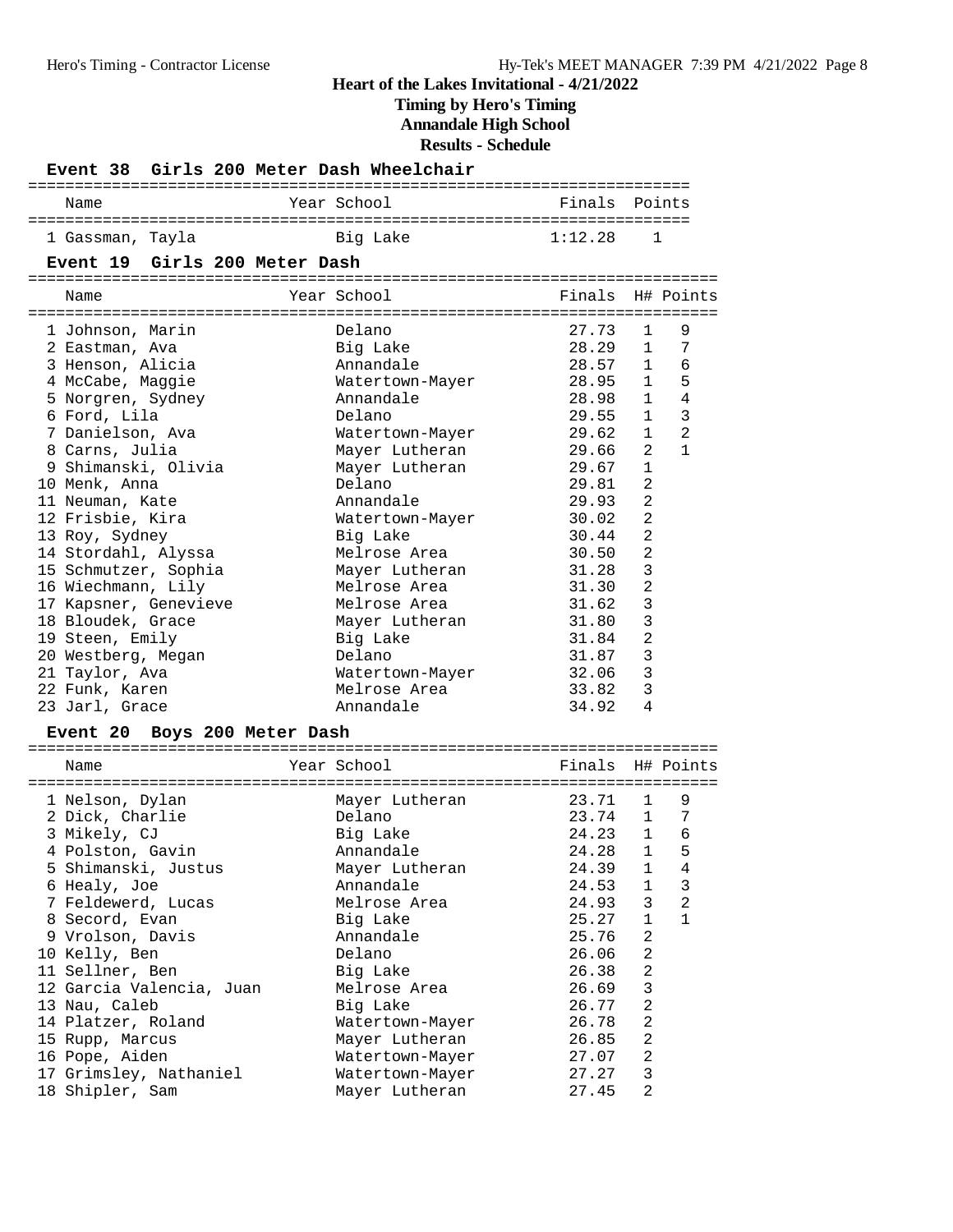# **Timing by Hero's Timing**

**Annandale High School**

**Results - Schedule**

|                                                                                                                                           | wsuns - scheume                                                                                                                          |                       |
|-------------------------------------------------------------------------------------------------------------------------------------------|------------------------------------------------------------------------------------------------------------------------------------------|-----------------------|
| Event 20 Boys 200 Meter Dash<br>19 Rice, Keegan<br>20 Ramirez, Damien<br>21 Johnson, Logan<br>22 Hilgers, Zach<br>23 Abonce Garcia, Aaron | 27.73<br>Delano<br>27.99<br>Melrose Area<br>28.14<br>Delano<br>28.77<br>Watertown-Mayer<br>29.47<br>Melrose Area                         | 3<br>3<br>3<br>3<br>3 |
| Event 21 Girls 3200 Meter Run                                                                                                             |                                                                                                                                          |                       |
| Name                                                                                                                                      | Year School<br>Finals                                                                                                                    | Points                |
| 1 Goehring, Jaidee<br>2 Doperalski, Emilee<br>3 Alipour, Maddy<br>4 Heider, Grace<br>Event 22 Boys 3200 Meter Run                         | 13:59.16<br>Mayer Lutheran<br>Big Lake<br>14:03.40<br>Delano<br>14:40.05<br>Big Lake<br>15:35.03                                         | 9<br>7<br>6<br>5      |
| Name                                                                                                                                      | Year School<br>Finals                                                                                                                    | Points                |
| 1 Layton, Owen<br>2 Leuer, Jack<br>3 Guyse, David<br>4 Jostock, Carter<br>5 Erickson, Carter<br>6 Stoltenow, Reise                        | 10:05.65<br>Big Lake<br>10:22.19<br>Big Lake<br>10:59.89<br>Big Lake<br>Delano<br>11:05.56<br>Big Lake<br>12:07.14<br>12:53.01<br>Delano | 9<br>7<br>6<br>5<br>4 |
| Event 23 Girls 4x400 Meter Relay                                                                                                          |                                                                                                                                          |                       |
| School                                                                                                                                    | Finals                                                                                                                                   | Points                |
| 1 Delano 'A'<br>1) Smith, Lauren<br>3) Halonen, Lela                                                                                      | 4:42.26<br>2) Jostock, Lydia<br>4) Green, Evalyn                                                                                         | 9                     |
| 2 Annandale<br>$^{\prime}$ A $^{\prime}$<br>1) Amundson, Addison<br>3) Halverson, Neveah                                                  | 4:52.96<br>2) Wheeler, Jocie<br>4) Techel, Samantha                                                                                      | 7                     |
| 3 Mayer Lutheran 'A'<br>1) Hokenson, Harper<br>3) Studer, Avery                                                                           | 5:02.87<br>2) Morshen, Sophia<br>4) Schmutzer, Sophia                                                                                    | 6                     |
| 4 Big Lake 'A'<br>1) White, Raina<br>3) Johnson, Elspeth                                                                                  | 5:09.62<br>2) Kapsner, Lexi<br>4) Ni, Claire                                                                                             | 5                     |
| Boys 4x400 Meter Relay<br><b>Event 24</b>                                                                                                 |                                                                                                                                          |                       |
| School                                                                                                                                    | Finals<br>--------------------                                                                                                           | Points                |
| 1 Big Lake<br>'' A '<br>1) Noble, Christian<br>3) Murphy, Joe                                                                             | 3:39.72<br>2) Vold, Spencer<br>4) Layton, Kade                                                                                           | 9                     |
| ' A '<br>2 Delano<br>1) Roepke, Gage<br>3) Boisselier, Timber                                                                             | 3:43.30<br>2) Hendrickson, Jacob<br>4) Bergh, Jacob                                                                                      | 7                     |
| 3 Annandale<br>'' A '                                                                                                                     | 3:54.55                                                                                                                                  | 6                     |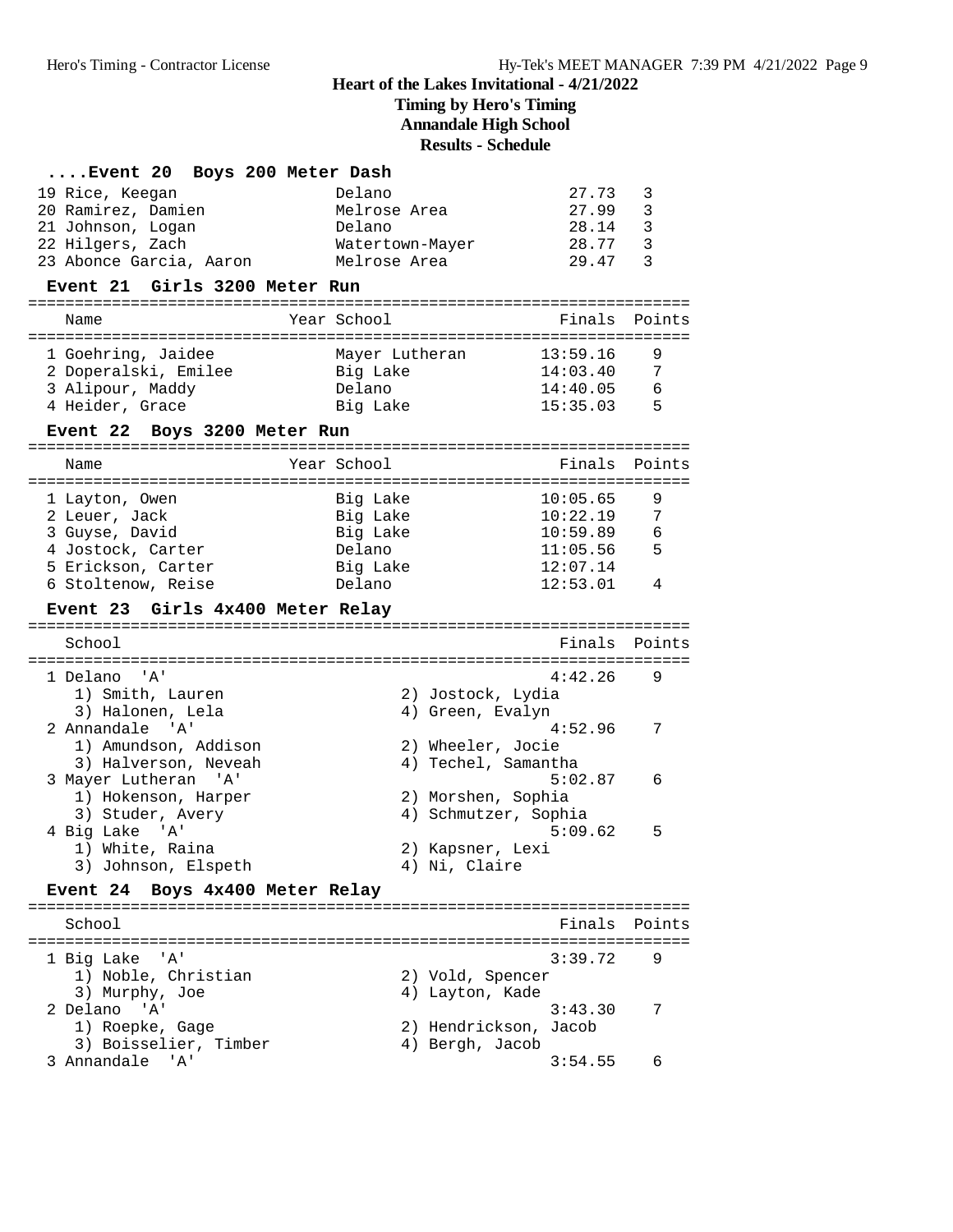Lane Violation

## **Heart of the Lakes Invitational - 4/21/2022**

## **Timing by Hero's Timing**

**Annandale High School**

## **Results - Schedule**

## **....Event 24 Boys 4x400 Meter Relay**

| 1) Braun, Adam       | 2) Johannes, Oliver    |     |
|----------------------|------------------------|-----|
| 3) Neuman, Ryan      | 4) Massman, Will       |     |
| 4 Mayer Lutheran 'A' | 4:22.83                | - 5 |
| 1) Shipler, Sam      | 2) Woestehoff, Michael |     |
| 3) DeBoer, Kaleb     | 4) Aurich, Parker      |     |
| -- Melrose Area 'A'  | DO                     |     |
| 1) Kuhlmann, Brady   | 2) Mueller, Daniel     |     |
| 3) Rue, Logan        | 4) Braun, Luke         |     |

### **Event 25 Girls Shot Put**

|                                                                                  |                 |              |                | H# Points      |
|----------------------------------------------------------------------------------|-----------------|--------------|----------------|----------------|
|                                                                                  |                 |              |                |                |
| 1 Kuperus, Hailey Mandeler Delano<br>$31-01$ $31-03$ $31-09$ $30-08$             |                 | $31 - 09.00$ | $\overline{2}$ | 9              |
| 2 Czinano, Mallory 6 Matertown-Mayer 30-09.00 2<br>29-05.50 30-09 29-09.50 29-04 |                 |              |                | 7              |
| 3 Enright, Natalie Melrose Area<br>28-10.25 FOUL 27-10 30-06.50                  |                 | $30 - 06.50$ | 2              | 6              |
| 4 Langbehn, Alicia<br>$2\overline{5} - 08.25$ 26-06.75 28-03.75 27-02            | Annandale       | $28 - 03.75$ | 2              | 5              |
| 5 Jonas, Kate<br>$27-04.75$ 27-05 27-00.25 27-11                                 | Annandale       | $27 - 11.00$ | $\overline{2}$ | 4              |
| 6 Bishop, Julia<br>$26-11$ $26-06.75$ $26-03.50$ $27-05.50$                      | Annandale       | $27 - 05.50$ | $\overline{2}$ | 3              |
| 7 Henson, Brooke<br>25-10.75 27-01.25 25-05.50 25-03                             | Annandale       | $27 - 01.25$ | 2              |                |
| 8 Braun, Bella<br>23-00 23-05.75 23-03.50 24-10.50                               | Melrose Area    | $24 - 10.50$ | $\overline{2}$ | $\overline{a}$ |
| 9 Forcier, Jenna Mayer Lutheran<br>21-06.50 24-04 24-04.75 22-01                 |                 | $24 - 04.75$ | $\overline{2}$ | $\mathbf{1}$   |
| 10 Alipour, Isabelle<br>20-03.25 22-10 22-08.50 20-05.75                         | Delano          | $22 - 10.00$ | 2              |                |
| 11 Olson, Grace<br>$21-06.50$ $22-08.75$ $22-02.25$ $20-01.50$                   | Big Lake        | $22 - 08.75$ | 2              |                |
| 12 Johnson, Natalie Mayer Lutheran<br>18-10.50 21-00.25 21-09.25 21-01.25        |                 | $21 - 09.25$ | $\overline{2}$ |                |
| 13 Turner, Ava<br>21-04 17-09 21-05.50 19-07.50                                  | Mayer Lutheran  | $21 - 05.50$ | 2              |                |
| 14 Janisch, Lillli<br>$20-09.25$ 19-01.50 20-04.75 19-03                         | Big Lake        | $20 - 09.25$ | 2              |                |
| 15 Pool, Faith<br>18-02.50 19-02.75 20-07.50 13-08                               | Annandale       | $20 - 07.50$ | $\overline{2}$ |                |
| 16 Crawford, Yorshi<br>18-06.50 16-11.25 20-04 18-01.50                          |                 | $20 - 04.00$ | $\mathbf{1}$   |                |
| 17 Ni, Alice<br>$17-10.50$ 20-03.50 20-01.50 18-02.75                            | Big Lake        | $20 - 03.50$ | $\mathbf{1}$   |                |
| 18 Hanson, Emily<br>17-01 19-11.50 19-00.50 20-03.50                             | Watertown-Mayer | $20 - 03.50$ | $\mathbf{1}$   |                |
| 19 John, Grace<br>19-02.50 17-06.50 18-01 17-02.75                               | Big Lake        | $19 - 02.50$ | $\mathbf{1}$   |                |
| 20 McCormick, Camilla Melrose Area<br>17-11 17-04.50 17-08 16-05.50              |                 | $17 - 11.00$ | $\mathbf{1}$   |                |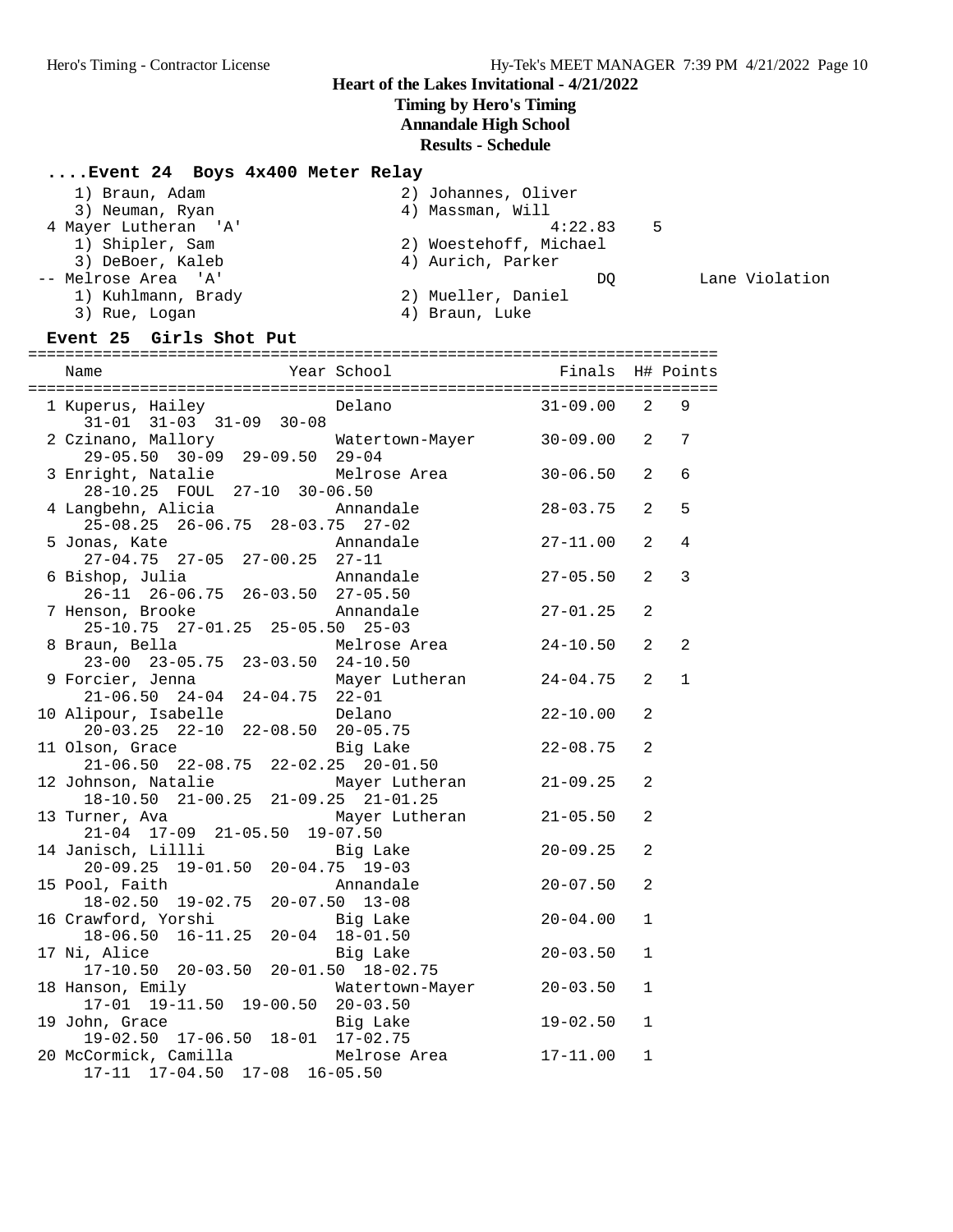**Timing by Hero's Timing**

**Annandale High School**

**Results - Schedule**

### **....Event 25 Girls Shot Put**

| 21 Ulberg, Grace                         | Delano | 17-01.00 1     |  |
|------------------------------------------|--------|----------------|--|
| 16-09.75 16-03.25 17-01 FOUL             |        |                |  |
| 22 Horobin, Claire                       | Delano | 16-07.50 1     |  |
| $13-07.25$ $15-10$ $13-02.50$ $16-07.50$ |        |                |  |
| 23 Black, Reese                          | Delano | $16 - 03.25$ 1 |  |
| 15-02.75 16-03.25 14-10.75 FOUL          |        |                |  |

### **Event 26 Boys Shot Put**

| Name                                                                  | Year School <a> Finals H# Points</a> |                |                |                |
|-----------------------------------------------------------------------|--------------------------------------|----------------|----------------|----------------|
| 1 Neutz, Zach<br>$41-02.50$ $42-07$ $42-06$ $44-09$                   | Annandale                            | $44 - 09.00$ 2 |                | 9              |
| 2 Hugo, Luke<br>$40-06.50$ $42-04.50$ $41-00$ $41-02$                 | Big Lake                             | $42 - 04.50$   | 2              | 7              |
| 3 Bjorklund, Peder<br>38-08 41-03 FOUL FOUL                           | Delano                               | $41 - 03.00$   | 2              | 6              |
| 4 Fenske, Jason<br>36-01 38-02 FOUL 37-06                             | Watertown-Mayer                      | $38 - 02.00$   | 2              | 5              |
| 5 Sjogren, Will<br>36-06 32-04.50 33-07 33-07                         | Melrose Area                         | $36 - 06.00$   | 2              | 4              |
| 6 Meier, Joe<br>34-08 35-05 FOUL 35-10.50                             | Watertown-Mayer                      | $35 - 10.50$   | 2              | 3              |
| 7 Frank, Luke<br>35-06 33-02 34-03 35-00                              | Delano                               | $35 - 06.00$   | 2              | $\overline{a}$ |
| 8 Lofgren, Gavin<br>$34-10$ $32-04$ $32-10$ $34-06$                   | Mayer Lutheran                       | 34-10.00       | 2              | $\mathbf{1}$   |
| 9 Edmonson, Ashton<br>30-04.50 34-05 FOUL 27-11                       | Annandale                            | $34 - 05.00$   | 2              |                |
| 10 Johnson, Evan<br>$31-01$ $33-09$ $31-02$ $32-03.50$                | Annandale                            | $33 - 09.00$   | 2              |                |
| 11 Hietkamp, David<br>33-09 32-00.50 30-10.75 30-05                   | Annandale                            | $33 - 09.00$   | $\mathbf{1}$   |                |
| 12 Dembinski, Zachary           Big Lake<br>33-08 FOUL 32-05.50 33-01 |                                      | $33 - 08.00$   | $\overline{a}$ |                |
| 13 Drahos, Jackson<br>32-00 32-08 33-05 33-02.50                      | Watertown-Mayer                      | $33 - 05.00$   | 2              |                |
| 14 Olson, Ethan<br>$30-09.50$ $32-09$ $32-01.50$ $33-04.25$           | Annandale                            | $33 - 04.25$   | 2              |                |
| 15 Cortez-Sanchez, Jose Big Lake<br>32-00.25 33-03.50 31-03 27-00     |                                      | $33 - 03.50$   | $\overline{a}$ |                |
| 16 Edlund, Michael and Big Lake<br>29-03.50 32-02 33-01 32-00         |                                      | $33 - 01.00$   | $\overline{a}$ |                |
| 17 Burmeister, Tanner<br>32-10.50 31-04 FOUL 31-00                    | Watertown-Mayer                      | $32 - 10.50$   | 2              |                |
| 18 Howell, Isaac<br>$31-02.50$ $32-07$ $31-00$ $32-05$                | Big Lake                             | $32 - 07.00$   | $\overline{a}$ |                |
| 19 Larive, Heston<br>28-09.50 32-07 29-02 26-07                       | Delano                               | $32 - 07.00$   | $\overline{a}$ |                |
| 20 Lokken, Nicholas<br>$31-05$ $29-06$ $31-07$ $30-11$                | Watertown-Mayer                      | 31-07.00       | 2              |                |
| 21 McMahan, Josh<br>30-09.75 28-06 25-08 30-03                        | Delano                               | $30 - 09.75$   | 2              |                |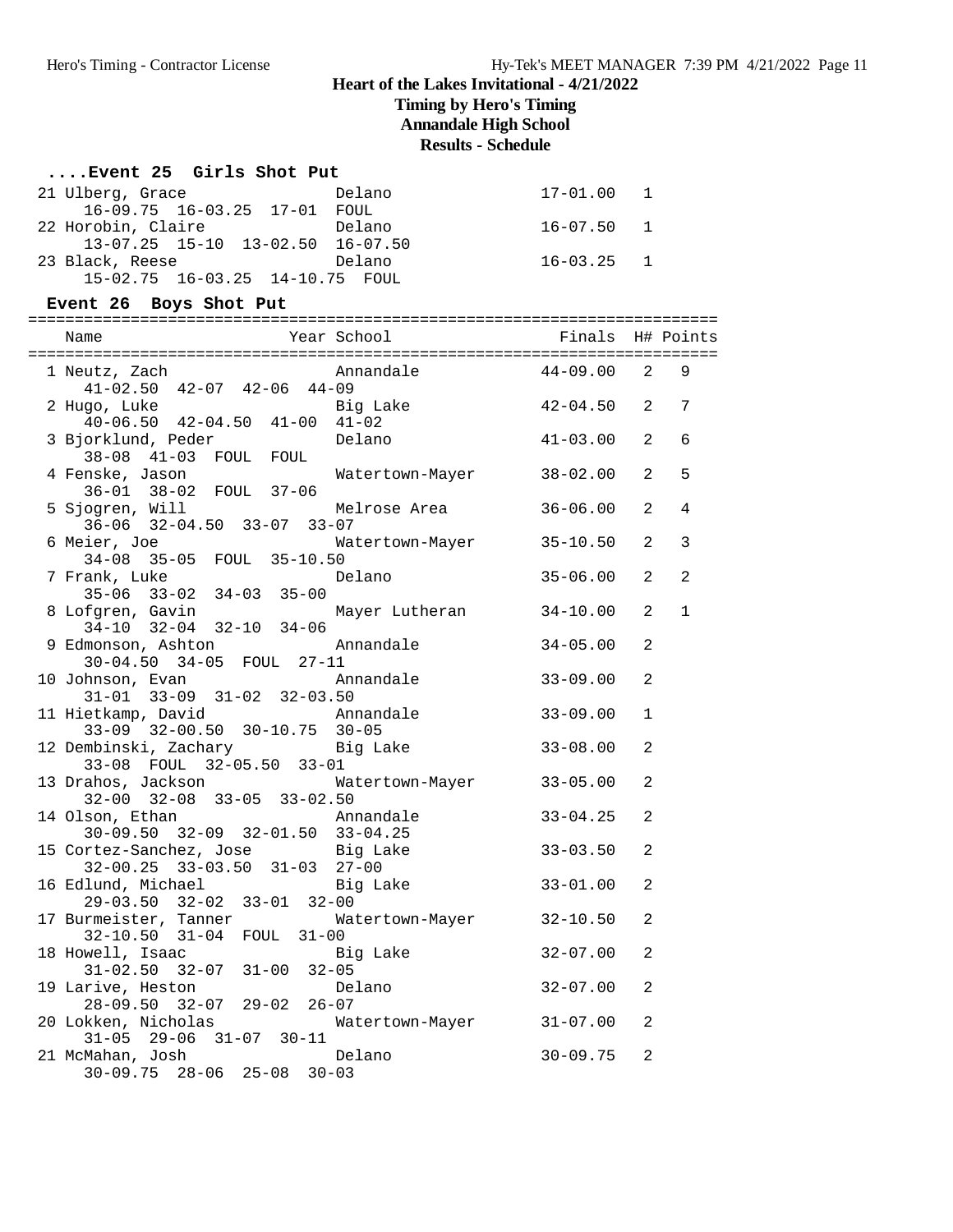### **Timing by Hero's Timing**

**Annandale High School**

#### **Results - Schedule**

### **....Event 26 Boys Shot Put**

| 22 Jaenicke, Kendall                       | Melrose Area   | $27 - 07.25$ 1 |                |
|--------------------------------------------|----------------|----------------|----------------|
| $27-07.25$ $25-06.50$ $25-06.25$ $25-09$   |                |                |                |
| 23 Erdman, Adam                            | Mayer Lutheran | $27 - 06.00$   | $\overline{1}$ |
| $27-06$ $27-06$ $26-09$ $25-06$            |                |                |                |
| 24 Bury, Braden                            | Mayer Lutheran | 27-06.00       | $\overline{1}$ |
| $26 - 11.50$ $26 - 09$ $26 - 11$ $27 - 06$ |                |                |                |
| 25 Machakaire, Justin in Delano            |                | $27 - 05.00$   | 1              |
| $27-02$ $27-05$ $27-04$ $26-03$            |                |                |                |
| 26 Enright, Kai                            | Melrose Area   | $27 - 04.00$   | 1              |
| $25-10$ $24-06$ $23-02$ $27-04$            |                |                |                |
| 27 Frericks, Dan                           | Melrose Area   | $20 - 05.25$ 1 |                |
| $20 - 05.25$ $20 - 02$ $20 - 04$ $19 - 09$ |                |                |                |

#### **Event 27 Girls Discus Throw**

========================================================================== Name Year School Finals H# Points ========================================================================== 1 Onell, Madelynn Watertown-Mayer 91-00 2 9 FOUL 91-00 FOUL 75-01 2 Enright, Natalie Melrose Area 72-04 2 7 68-06 64-07 FOUL 72-04 3 Henson, Brooke **Annandale** 71-07 2 6 59-08 71-07 FOUL 67-03 4 Czinano, Mallory Watertown-Mayer 71-04 2 5 62-00 57-07 71-04 56-09 5 Anderson, Hailey Big Lake 71-00 1 4 71-00 FOUL FOUL 51-07 6 Kuperus, Hailey Delano 68-09 2 3 56-11 64-03 63-01 68-09 Annandale 67-03 2 2 FOUL 59-08 67-03 FOUL<br>8 Alipour, Isabelle 8 Belano 66-05 2 1 62-01 65-06 66-05 59-10 9 Pool, Faith Annandale 65-07 2 56-03 53-00 56-04 65-07 10 Daniels, Emma Annandale 61-10 2 51-09 47-07 56-09 61-10 11 Hanson, Emily Watertown-Mayer 61-09 2 48-09 FOUL 51-09 61-09 12 Rasset, Ella Annandale 59-10 2 54-06 57-10 59-10 58-06 13 Braun, Bella Melrose Area 58-01 2 58-01 55-06 FOUL 55-00 14 Olson, Grace Big Lake 56-06 1 45-07 47-08 43-01 56-06 15 Lentz, Joelle **15 Edge Big Lake** 55-08 1 55-08 50-06 FOUL 54-07 16 Johnson, Natalie Mayer Lutheran 51-00 2 FOUL 51-00 49-10 FOUL 17 Ulberg, Grace 1 Delano 50-04 1 50-02 50-04 FOUL 46-10 18 Forcier, Jenna Mayer Lutheran 49-05 1 38-01 49-05 42-03 35-07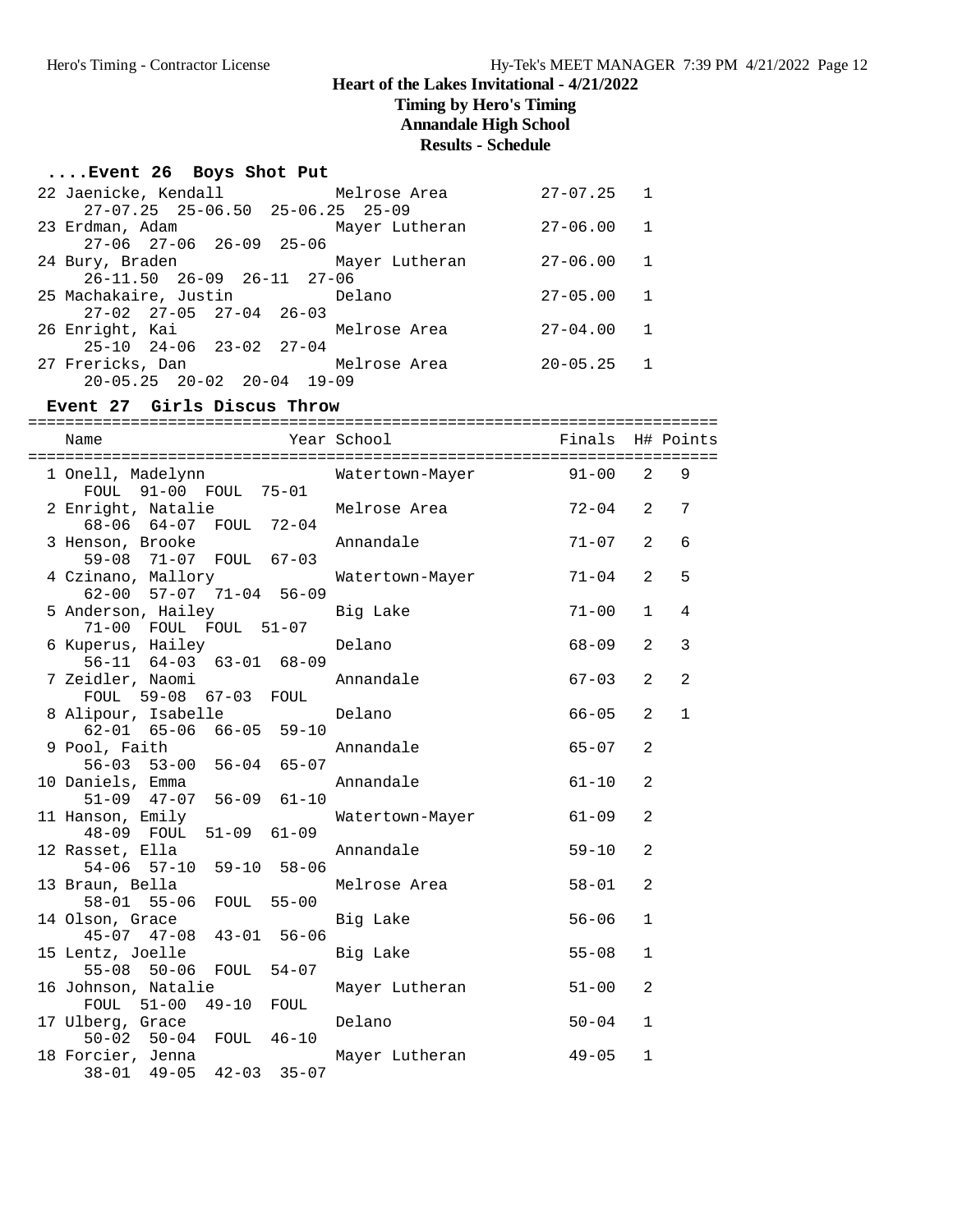**Timing by Hero's Timing**

**Annandale High School**

**Results - Schedule**

#### **....Event 27 Girls Discus Throw**

|  | 19 Turner, Ava        |                                         |      | Mayer Lutheran | $47 - 10$ | $\mathbf{1}$   |
|--|-----------------------|-----------------------------------------|------|----------------|-----------|----------------|
|  |                       | 47-10 46-10 FOUL 43-10                  |      |                |           |                |
|  | 20 Johnson, Elspeth   |                                         |      | Big Lake       | $47 - 09$ | $\mathbf{1}$   |
|  |                       | 47-09 40-10 42-05 FOUL                  |      |                |           |                |
|  | 21 McCormick, Camilla |                                         |      | Melrose Area   | $43 - 01$ | $\overline{1}$ |
|  |                       | $41 - 05$ $37 - 03$ $43 - 01$ $42 - 06$ |      |                |           |                |
|  | 22 Horobin, Claire    |                                         |      | Delano         | $42 - 04$ | $\mathbf{1}$   |
|  |                       | FOUL $34-05$ $38-04$ $42-04$            |      |                |           |                |
|  | 23 Black, Reese       |                                         |      | Delano         | $40 - 00$ | $\mathbf{1}$   |
|  |                       | $35-03$ $35-07$ $34-07$ $40-00$         |      |                |           |                |
|  | 24 John, Grace        |                                         |      | Big Lake       | $39 - 05$ |                |
|  |                       | $39 - 05$ $37 - 02$ $38 - 03$           | FOUL |                |           |                |

#### **Event 28 Boys Discus Throw**

========================================================================== Name The Year School Team Pinals H# Points ========================================================================== 1 Wang, Gavin **Annandale**  107-05 124-09 117-09 FOUL 2 Thompson, Riley Big Lake 122-06 2 7 94-01 117-05 120-00 122-06 3 Milner, Zach Annandale 120-08 2 6 116-07 FOUL 120-08 FOUL 4 Klatt, Alex Annandale 116-03 2 5 FOUL 116-03 98-03 FOUL 5 Bjorklund, Peder Delano 113-07 2 4 110-06 FOUL 113-07 FOUL 6 Fenske, Jason Watertown-Mayer 104-10 2 3 98-10 104-10 FOUL 101-07<br>7 Sjogren, Will Melrose Area  $104-06$  2 2 99-05 99-11 101-08 104-06 8 Klatt, Nathan Annandale 95-08 2 91-03 95-08 95-07 93-09 9 Larive, Heston Delano 92-10 2 1 FOUL 92-10 75-01 FOUL<br>10 Eccless, Austin 10 Big Lake 91-05 2 88-03 91-05 80-11 90-03 11 Liebhard, Jake Annandale 91-04 2 FOUL 88-00 91-04 90-01 12 Meier, Joe Watertown-Mayer 91-02 1 88-08 91-02 82-06 FOUL 13 Machakaire, Justin Delano 87-10 2 76-02 82-02 87-10 85-07 14 Mayer Lutheran and 187-04 2 FOUL 78-04 87-04 FOUL 15 Bury, Braden Mayer Lutheran 82-04 2 82-04 71-02 69-01 72-02 16 Shimanski, Justus Mayer Lutheran 82-01 1 82-01 75-06 77-08 FOUL 17 McMahan, Josh Delano 81-11 1 64-04 66-00 66-10 81-11 18 Kapsner, Alec Big Lake 81-06 1 FOUL 81-06 80-10 75-08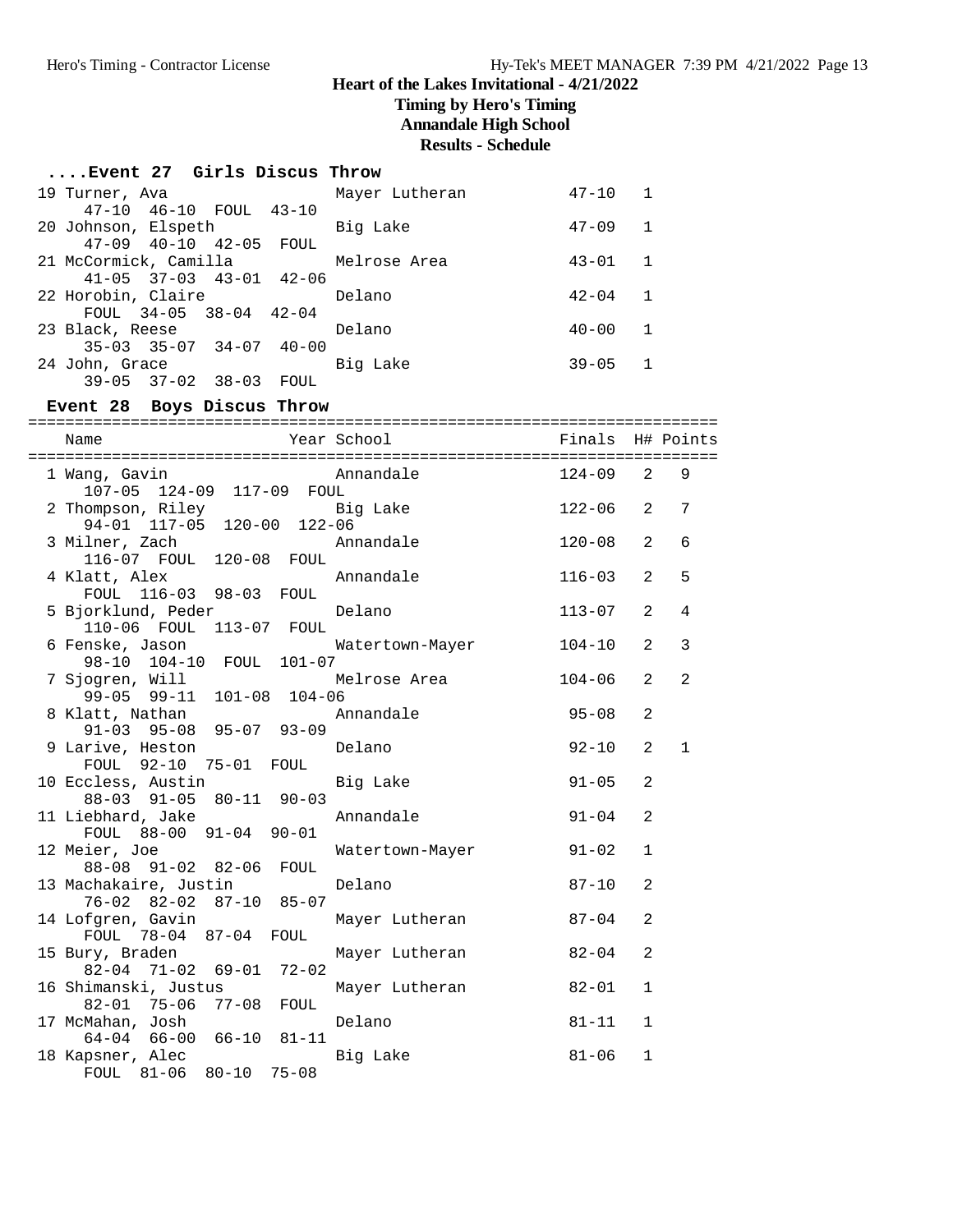## **Timing by Hero's Timing**

**Annandale High School**

**Results - Schedule**

## **....Event 28 Boys Discus Throw**

|  | 19 Johnson, Brady               |                                 |            |             | Big Lake        | $80 - 10$ | $\mathbf{1}$ |
|--|---------------------------------|---------------------------------|------------|-------------|-----------------|-----------|--------------|
|  |                                 | $80 - 03$ $80 - 00$             |            | 80-10 71-00 |                 |           |              |
|  | 20 Lange, Cole                  |                                 |            |             | Watertown-Mayer | $80 - 09$ | 1            |
|  |                                 | $72-00$ $80-09$ $77-02$ $70-00$ |            |             |                 |           |              |
|  | 21 Frank, Luke                  |                                 |            |             | Delano          | $77 - 01$ | $\mathbf{1}$ |
|  |                                 | 63-10 77-01 FOUL FOUL           |            |             |                 |           |              |
|  | 22 Enright, Kai                 |                                 |            |             | Melrose Area    | $73 - 06$ | 1            |
|  |                                 | 73-06 69-01 FOUL 67-03          |            |             |                 |           |              |
|  | 23 Drahos, Jackson              |                                 |            |             | Watertown-Mayer | $71 - 00$ | 2            |
|  |                                 | FOUL 71-00 FOUL 69-08           |            |             |                 |           |              |
|  | 24 Lokken, Nicholas             |                                 |            |             | Watertown-Mayer | $68 - 02$ | 1            |
|  | $FOUL$ 64-07                    |                                 | 68-02 FOUL |             |                 |           |              |
|  | 25 Erdman, Adam                 |                                 |            |             | Mayer Lutheran  | $59 - 05$ | $\mathbf{1}$ |
|  |                                 | 55-09 59-01 57-04 59-05         |            |             |                 |           |              |
|  | 26 Frericks, Dan                |                                 |            |             | Melrose Area    | $54 - 02$ | 1            |
|  |                                 | 54-02 FOUL 48-03 53-07          |            |             |                 | $39 - 08$ | 1            |
|  | 27 Hughes, Chaz<br>$39-08$ FOUL |                                 | 33-01      | FOUL        | Big Lake        |           |              |
|  |                                 |                                 |            |             |                 |           |              |

### **Event 29 Girls Pole Vault**

| Name                                                                                   |       | Year School                                  | Finals      | Points         |
|----------------------------------------------------------------------------------------|-------|----------------------------------------------|-------------|----------------|
| 1 Strom, Hannah                 Big Lake                                               |       | 5-00 5-06 6-00 6-06 7-00 7-06 8-00 8-06 9-00 | $8 - 06.00$ | 9              |
| 2 Mayers, Vivian and Delano                                                            |       | P P P O O O O O XXX                          | $7 - 00.00$ | 7              |
| $5-00$ $5-06$ $6-00$ $6-06$ $7-00$ $7-06$<br>P P O O O XXX                             |       |                                              |             |                |
| $5-00$ $5-06$ $6-00$ $6-06$ $7-00$                                                     |       | 3 Anderson, Georgia Melrose Area             | 6-06.00     | 6              |
| 0 0 0 0 XXX<br>4 Dawson, Alivia<br>$5-00$ $5-06$ $6-00$ $6-06$ $7-00$                  |       | Mayer Lutheran                               | 6-06.00     | 5              |
| XO<br>$P$ 0<br>5 Morshen, Sophia<br>$5 - 00$ $5 - 06$ $6 - 00$ $6 - 06$ $7 - 00$       | O XXX | Mayer Lutheran                               | 6-06.00     | 3.50           |
| O P O XO XXX<br>5 Witt, Olivia<br>$5 - 00$ $5 - 06$ $6 - 00$ $6 - 06$ $7 - 00$         |       | Delano                                       | $6 - 06.00$ | 3.50           |
| P O O XO XXX<br>7 Anderson, Mia<br>$5 - 00$ $5 - 06$ $6 - 00$ $6 - 06$ $7 - 00$        |       | Melrose Area                                 | $6 - 06.00$ | $\mathfrak{D}$ |
| XO XXO XO XXO XXX<br>8 Boe, Alayna<br>$5 - 00$ $5 - 06$ $6 - 00$ $6 - 06$<br>O O O XXX |       | Big Lake                                     | $6 - 00.00$ | 1              |
| 9 Jarl, Grace<br>$5 - 00$ $5 - 06$ $6 - 00$<br>XO XXX<br>O                             |       | Annandale                                    | $5 - 06.00$ |                |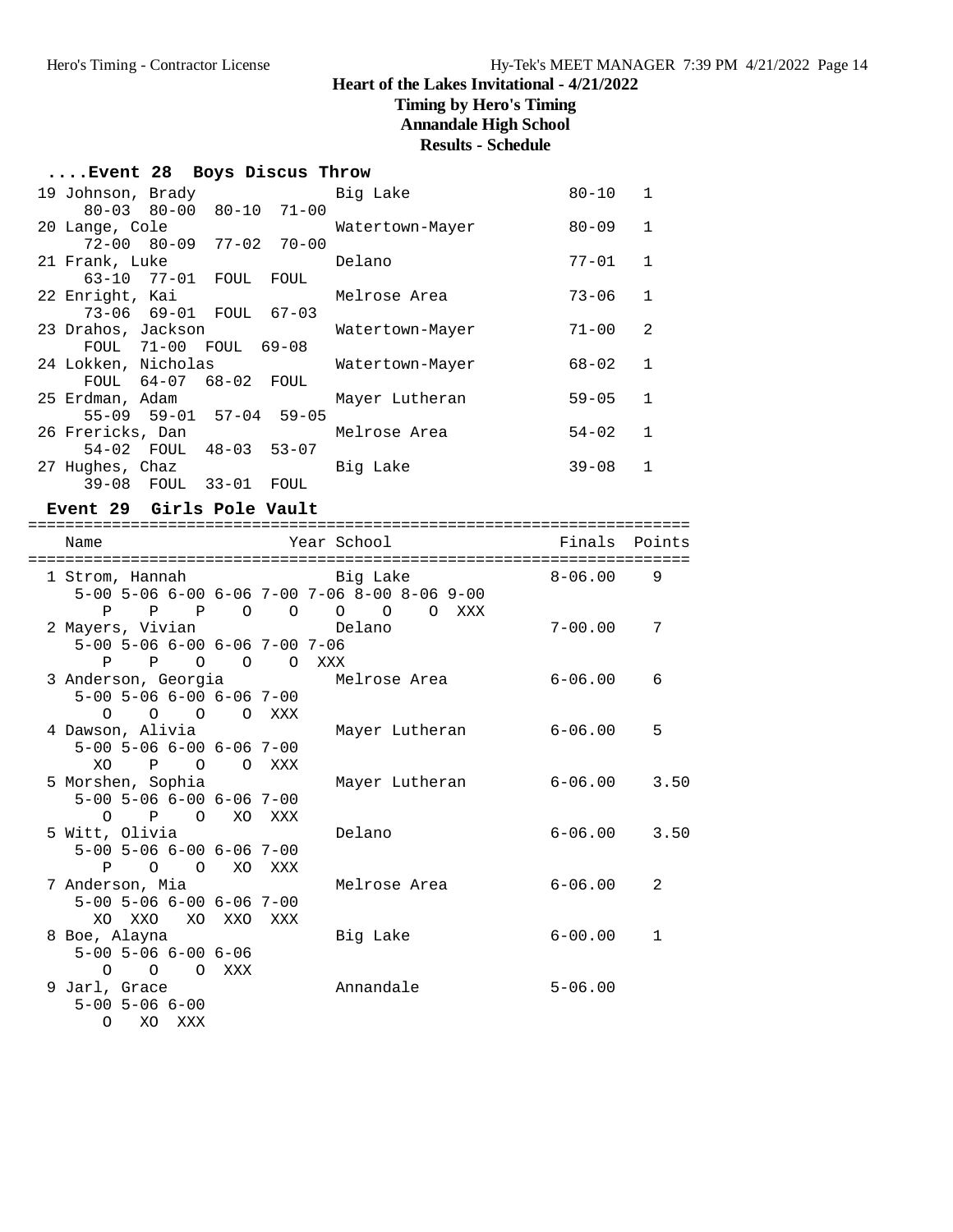### **Timing by Hero's Timing Annandale High School**

**Results - Schedule**

### **Event 30 Boys Pole Vault**

| Name                                                                                              | Year School     | Finals       | Points |
|---------------------------------------------------------------------------------------------------|-----------------|--------------|--------|
| 1 Brinkman, Josh       Melrose Area<br>11-00 11-06 12-00 12-06 13-00<br>P O XO                    |                 | $12 - 06.00$ | 9      |
| XO<br>2 Vold, Spencer<br>9-06 10-00 10-06 11-00 11-06 12-00 12-06<br>XO<br>$\circ$<br>O O O O XXX | XXX<br>Big Lake | $12 - 00.00$ | 7      |
| 3 Noble, Christian Big Lake<br>10-00 10-06 11-00 11-06 12-00<br>$\circ$<br>O O XXO                | XXX             | $11 - 06.00$ | 6      |
| 4 Aurich, Blake<br>$9-06$ 10-00 10-06 11-00<br>$O$ $O$ $O$ $XXX$                                  | Mayer Lutheran  | $10 - 06.00$ | 5      |
| 5 Schimelpfenig, Maxwell<br>$9-06$ 10-00 10-06 11-00<br>$0\qquad 0$<br>XO XXX                     | Annandale       | $10 - 06.00$ | 4      |
| 6 Stalboerger, Andrue<br>$7-00$ $7-06$ $8-00$ $8-06$ $9-00$<br>XO O O XXX                         | Melrose Area    | $8 - 06.00$  | 3      |
| 7 Aurich, Parker<br>$7 - 00$ $7 - 06$ $8 - 00$ $8 - 06$<br>0 0 0 XXX                              | Mayer Lutheran  | $8 - 00.00$  | 1.50   |
| 7 Larive, Heston<br>$7-00$ $7-06$ $8-00$ $8-06$ $9-00$<br>$O$ $P$ $O$ $P$<br>XXX                  | Delano          | $8 - 00.00$  | 1.50   |
| 9 Yoraway, Jack<br>$7-00$ $7-06$ $8-00$ $8-06$ $9-00$<br>O P XO P XXX                             | Delano          | $8 - 00.00$  |        |
| 10 Woestehoff, Michael<br>$7-00$ $7-06$ $8-00$ $8-06$<br>O O XXO XXX                              | Mayer Lutheran  | $8 - 00.00$  |        |
| 11 Vold, Gavin<br>$7 - 00$ $7 - 06$<br>XXO XXX                                                    | Big Lake        | $7 - 00.00$  |        |
| -- Winkelman, Kevin<br>$7 - 00$<br>XXX                                                            | Big Lake        | NH           |        |

#### **Event 31 Girls High Jump**

======================================================================= Name The Year School Team Points Points ======================================================================= 1 Green, Marsia Mayer Lutheran 5-00.00 9 4-02 4-04 4-06 4-08 4-10 5-00 5-01 O O O O O XO XXX 2 Hoffner, Natalee Melrose Area 4-10.00 7 3-10 4-00 4-02 4-04 4-06 4-08 4-10 5-00 O O O O O O O XXX 3 Olberding, Evelyn Delano 4-10.00 6 3-10 4-00 4-02 4-04 4-06 4-08 4-10 5-00 O P P O O XO O XXX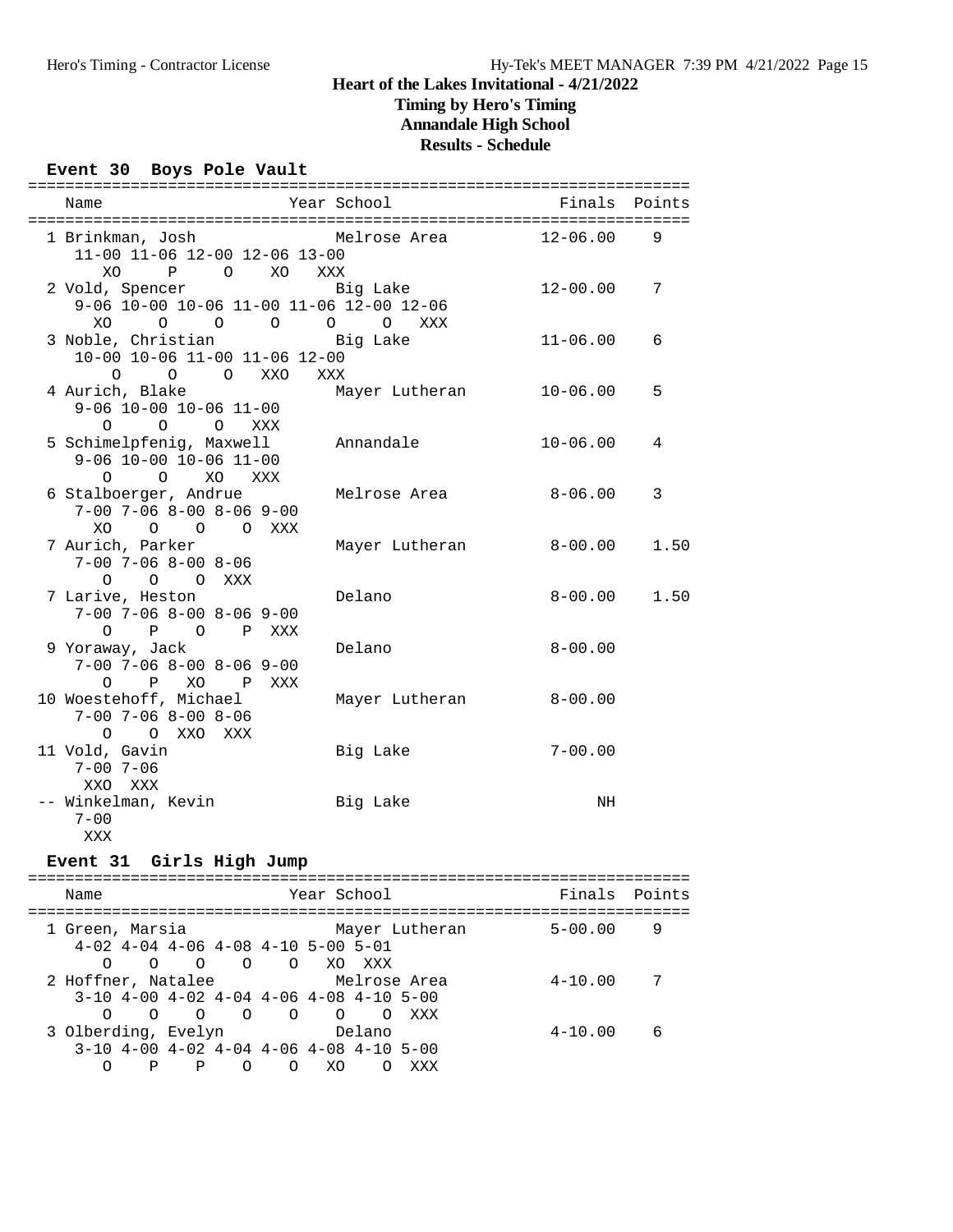**Timing by Hero's Timing**

**Annandale High School**

## **Results - Schedule**

## **....Event 31 Girls High Jump**

| 4 Oscarson, Sophia                                     |        | Watertown-Mayer | $4 - 10.00$ | 5            |
|--------------------------------------------------------|--------|-----------------|-------------|--------------|
| $4-04$ $4-06$ $4-08$ $4-10$ $5-00$                     |        |                 |             |              |
| O O XXO XXO XXX                                        |        |                 |             |              |
| 5 Segner, Miranda                                      |        | Big Lake        | $4 - 08.00$ | 4            |
| $3-10$ $4-00$ $4-02$ $4-04$ $4-06$ $4-08$ $4-10$       |        |                 |             |              |
| $\begin{matrix} 0 & 0 & 0 & 0 \end{matrix}$<br>$\circ$ |        | O XXX           |             |              |
| 6 Gardner, Grace                                       |        | Big Lake        | $4 - 08.00$ | 3            |
| $3-10$ $4-00$ $4-02$ $4-04$ $4-06$ $4-08$ $4-10$       |        |                 |             |              |
| $XO$ 0 0 0 0                                           |        | O XXX           |             |              |
| 7 Carns, Julia                                         |        | Mayer Lutheran  | $4 - 08.00$ | 2            |
| $4-02$ $4-04$ $4-06$ $4-08$ $4-10$                     |        |                 |             |              |
| O O O XO XXX                                           |        |                 |             |              |
| 8 Green, Erin                                          |        | Delano          | $4 - 06.00$ | $\mathbf{1}$ |
| $3-10$ $4-00$ $4-02$ $4-04$ $4-06$ $4-08$              |        |                 |             |              |
| O P P O XO XXX                                         |        |                 |             |              |
| 9 Johnson, Thelia                                      |        | Annandale       | $4 - 06.00$ |              |
| $3-10$ $4-00$ $4-02$ $4-04$ $4-06$ $4-08$              |        |                 |             |              |
| 0 0 0 0 XXO XXX                                        |        |                 |             |              |
| 10 Boe, Alayna                                         |        | Big Lake        | $4 - 06.00$ |              |
| $3-10$ $4-00$ $4-02$ $4-04$ $4-06$ $4-08$              |        |                 |             |              |
| 0 0 0 XXO XXO XXX                                      |        |                 |             |              |
| 11 Schweiters, Nora                                    |        | Melrose Area    | $4 - 04.00$ |              |
| $3-10$ $4-00$ $4-02$ $4-04$ $4-06$                     |        |                 |             |              |
| O O O O XXX                                            |        |                 |             |              |
| 12 Gersema, Alice                                      |        | Watertown-Mayer | $4 - 04.00$ |              |
| $3-10$ $4-00$ $4-02$ $4-04$ $4-06$                     |        |                 |             |              |
| 0 0 0 XO XXX                                           |        |                 |             |              |
| 13 Phalen, Ellie                                       |        | Watertown-Mayer | $4 - 04.00$ |              |
| $3-10$ $4-00$ $4-02$ $4-04$ $4-06$                     |        |                 |             |              |
| XO<br>$\circ$<br>$\Omega$                              | XO XXX |                 |             |              |
| 14 Rasmussen, Hailey                                   |        | Watertown-Mayer | $4 - 04.00$ |              |
| $3-10$ $4-00$ $4-02$ $4-04$ $4-06$                     |        |                 |             |              |
| O O O XXO XXX                                          |        |                 |             |              |
| 14 Sauter, Brooke                                      |        | Mayer Lutheran  | $4 - 04.00$ |              |
| $4-00$ $4-02$ $4-04$ $4-06$                            |        |                 |             |              |
| O XXO<br>$\circ$<br>XXX                                |        |                 |             |              |
| 16 Hokenson, Harper                                    |        | Mayer Lutheran  | $4 - 02.00$ |              |
| $3-10$ $4-00$ $4-02$ $4-04$                            |        |                 |             |              |
| O O O XXX                                              |        |                 |             |              |
| 16 Huebsch, Marin                                      |        | Delano          | $4 - 02.00$ |              |
| $3-10$ 4-00 4-02 4-04                                  |        |                 |             |              |
| $0\qquad 0\qquad 0$<br>XXX                             |        |                 |             |              |
| 18 Neuman, Kate                                        |        | Annandale       | $4 - 02.00$ |              |
| $3-10$ $4-00$ $4-02$ $4-04$                            |        |                 |             |              |
| $O$ $O$ $XO$<br>XXX                                    |        |                 |             |              |
| 19 Reed, Marissa                                       |        | Big Lake        | $4 - 02.00$ |              |
| $3-10$ $4-00$ $4-02$ $4-04$                            |        |                 |             |              |
| $\circ$<br>XO<br>XO<br>XXX                             |        |                 |             |              |

## **Event 32 Boys High Jump**

| Name | Year School | Finals Points |  |
|------|-------------|---------------|--|
|      |             |               |  |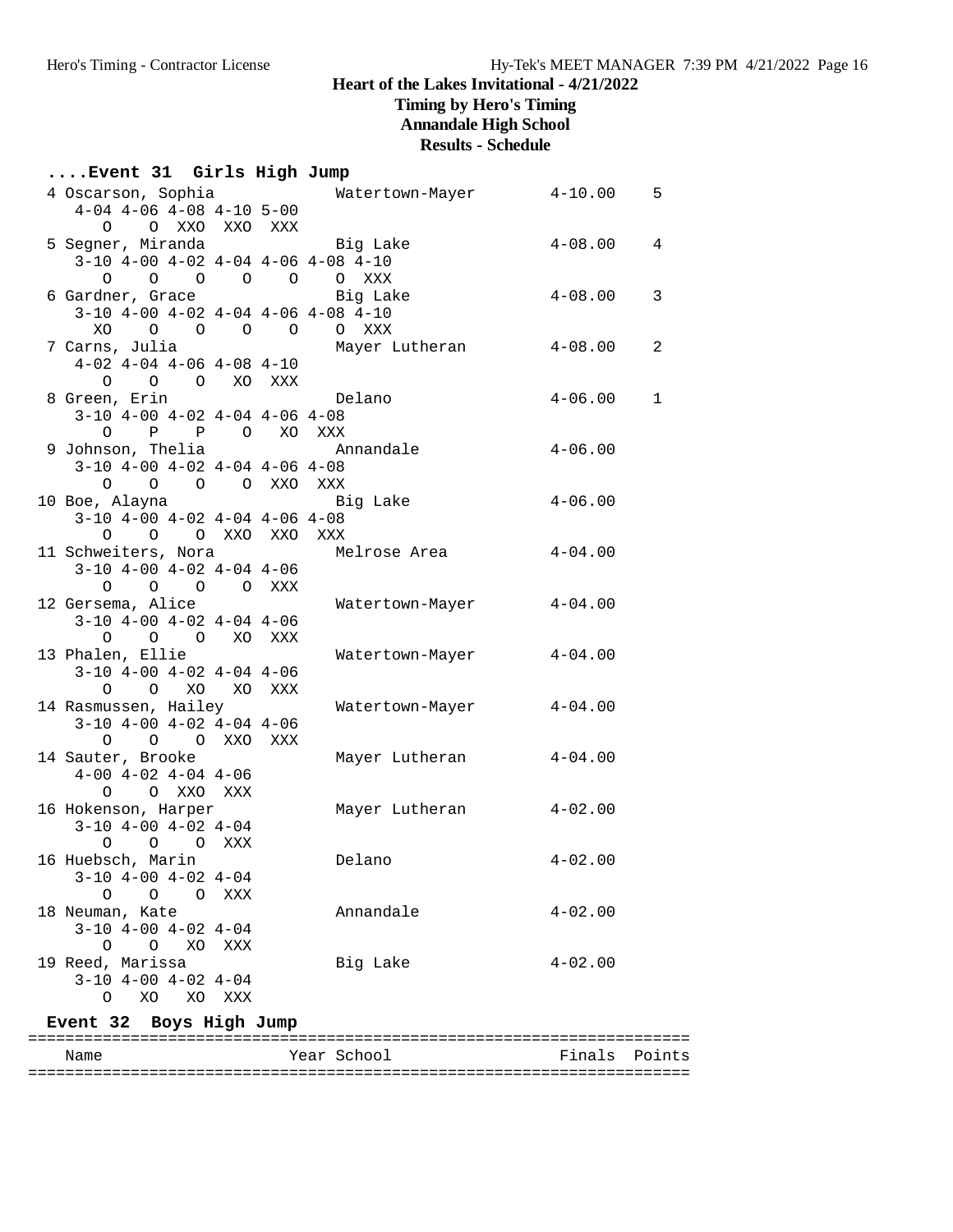**Timing by Hero's Timing**

**Annandale High School**

## **Results - Schedule**

## **....Event 32 Boys High Jump**

| 1 Kunz, Carson                                   |     |       | Big Lake                                     | $5 - 10.00$           | 9            |
|--------------------------------------------------|-----|-------|----------------------------------------------|-----------------------|--------------|
|                                                  |     |       | 4-08 4-10 5-00 5-02 5-04 5-06 5-08 5-10 6-00 |                       |              |
| P P O O O<br>$\mathbf{P}$                        |     |       | $\circ$ $\circ$<br>XXX                       |                       |              |
| 2 Liebhard, Jake                                 |     |       | Annandale                                    | $5 - 08.00$           | 7            |
| 4-08 4-10 5-00 5-02 5-04 5-06 5-08 5-10          |     |       |                                              |                       |              |
| $\circ$                                          |     |       | 0 0 0 0 0 0 XXX                              |                       |              |
| 3 Hill, Mitchell                                 |     |       | Big Lake                                     | $5 - 08.00$           | 6            |
| 4-08 4-10 5-00 5-02 5-04 5-06 5-08 5-10          |     |       |                                              |                       |              |
| XOOOXOOXXO                                       |     |       | O XXX                                        |                       |              |
| 4 Ginther, Kyle                                  |     |       | Big Lake                                     | $5 - 08.00$           | 5            |
| 4-08 4-10 5-00 5-02 5-04 5-06 5-08 5-10          |     |       |                                              |                       |              |
| $O$ $O$ $O$ $O$ $XO$<br>$\circ$                  |     |       | XO<br>XXX                                    |                       |              |
| 5 Lee, Iain                                      |     |       | Delano                                       | $5 - 08.00$           | 4            |
| 4-08 4-10 5-00 5-02 5-04 5-06 5-08 5-10          |     |       |                                              |                       |              |
| $P$ $P$<br>$\mathbf{P}$                          |     |       | P O O XXO XXX                                |                       |              |
| 6 Espinosa, Amado                                |     |       | Big Lake                                     | $5 - 06.00$           |              |
| $4-08$ $4-10$ $5-00$ $5-02$ $5-04$ $5-06$ $5-08$ |     |       |                                              |                       |              |
| 0 0 0 0 0 0 XXX                                  |     |       |                                              |                       |              |
| 7 Braun, Adam                                    |     |       | Annandale                                    | $5 - 06.00$           | 3            |
| $4-08$ $4-10$ $5-00$ $5-02$ $5-04$ $5-06$ $5-08$ |     |       |                                              |                       |              |
| 0 0 0 0 XXO XXO XXX                              |     |       |                                              |                       |              |
| 8 Neuman, Ryan                                   |     |       | Annandale                                    | $5 - 04.00$           | 2            |
| $4-08$ $4-10$ $5-00$ $5-02$ $5-04$ $5-06$        |     |       |                                              |                       |              |
| P O XO XXO XO XXX                                |     |       |                                              |                       |              |
| 9 Olson, Joren                                   |     |       | Watertown-Mayer                              | $5 - 02.00$           | $\mathbf{1}$ |
| $4-08$ $4-10$ $5-00$ $5-02$ $5-04$               |     |       |                                              |                       |              |
| O O O O XXX                                      |     |       |                                              |                       |              |
| 9 Sundberg, Alex                                 |     |       | Annandale                                    | $5 - 02.00$           |              |
| $4-08$ $4-10$ $5-00$ $5-02$ $5-04$               |     |       |                                              |                       |              |
| $\circ$ $\circ$<br>Ρ                             |     | O XXX |                                              |                       |              |
| 11 Ludwig, Zack                                  |     |       | Mayer Lutheran                               | $5 - 00.00$           |              |
| $4-08$ $4-10$ $5-00$ $5-02$                      |     |       |                                              |                       |              |
| XXO XO<br>XO                                     | XXX |       |                                              |                       |              |
| 12 Johnson, Jacob                                |     |       | Watertown-Mayer                              | $5 - 00.00$           |              |
| $4-08$ $4-10$ $5-00$ $5-02$                      |     |       |                                              |                       |              |
| O XXO XXX<br>$\circ$                             |     |       |                                              |                       |              |
| 13 Gabrelcik, Wyatt                              |     |       | Watertown-Mayer                              | $4 - 10.00$           |              |
| $4-08$ $4-10$ $5-00$                             |     |       |                                              |                       |              |
| O O XXX                                          |     |       |                                              |                       |              |
| 14 Rue, Logan                                    |     |       | Melrose Area                                 | $4\hbox{--}08$ . $00$ |              |
| $4 - 08$ $4 - 10$                                |     |       |                                              |                       |              |
| XO XXX                                           |     |       |                                              |                       |              |
| -- Berscheit, Sam                                |     |       | Melrose Area                                 | NH                    |              |
| $4 - 08$                                         |     |       |                                              |                       |              |

## XXX

### **Event 33 Girls Long Jump**

| Name                                                       | Year School | Finals Points  |   |
|------------------------------------------------------------|-------------|----------------|---|
| 1 Hermes, Carlie                                           | Annandale   | $15 - 10.00$   | q |
| $14-11.25$ $15-01.50$ $14-11.50$ $15-10$<br>2 Flavin, Jade | Big Lake    | $15 - 06.25$ 7 |   |
| $14-11.50$ $15-01.50$ $15-06.25$ $14-06.50$                |             |                |   |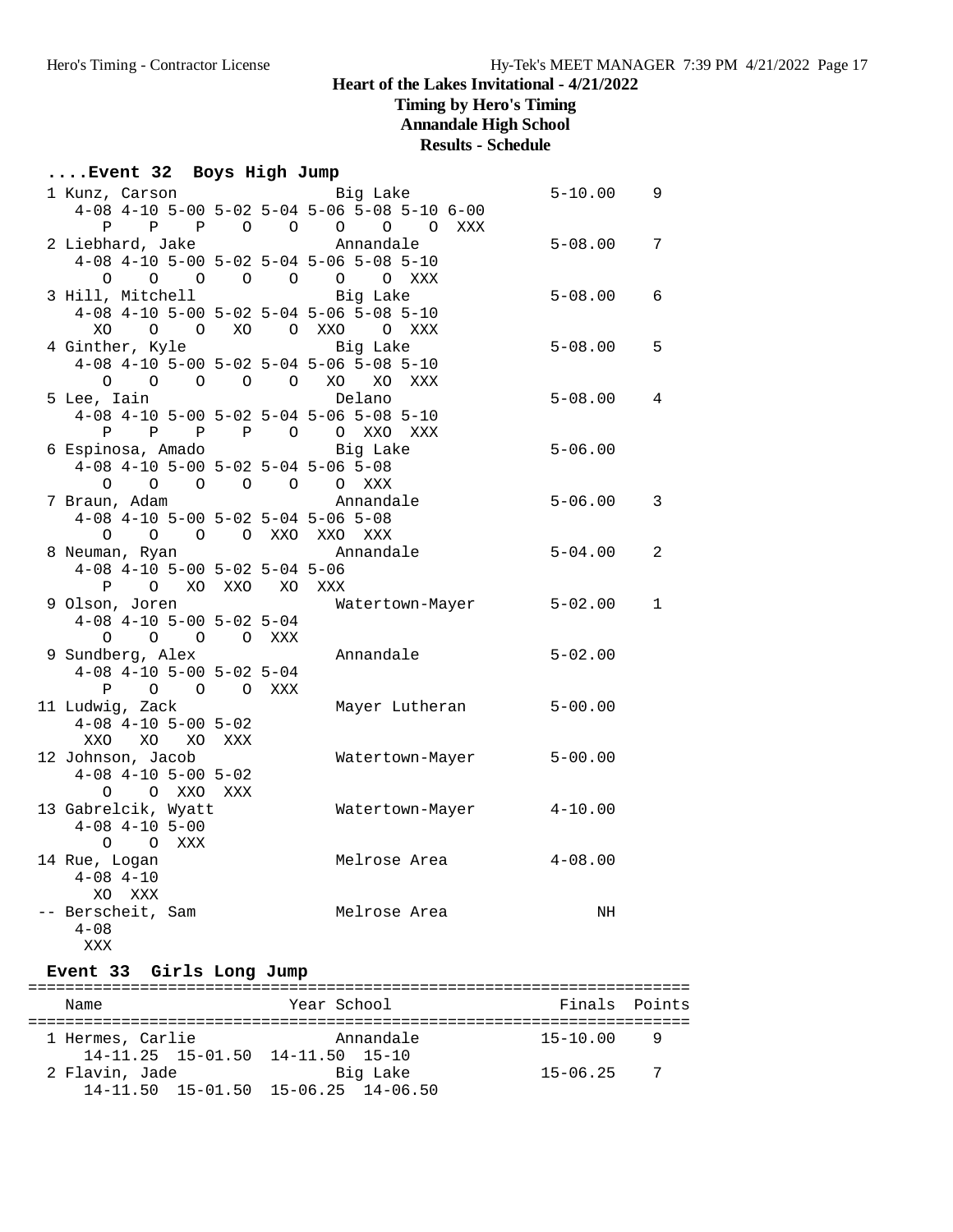**Timing by Hero's Timing**

**Annandale High School**

**Results - Schedule**

## **....Event 33 Girls Long Jump**

| 3 Jaenicke, Isabelle Melrose Area                                            | $15 - 04.50$ | 6              |
|------------------------------------------------------------------------------|--------------|----------------|
| 14-03.25 14-07.50 15-01.50 15-04.50                                          |              |                |
| 4 Johnson, Marin Marchetter Delano                                           | $15 - 02.50$ | 5              |
| 15-02 15-02.50 14-04.50 14-08                                                |              |                |
| Mayer Lutheran<br>5 Jilek, Anika Mayer Lu<br>14-07.50 FOUL 13-11.50 14-04.50 | $14 - 07.50$ | $\overline{4}$ |
|                                                                              |              |                |
| Delano<br>6 Cooper, Brooklyn                                                 | $14 - 04.75$ | $\overline{3}$ |
| $12-08.25$ $14-04.75$ $13-09.50$ $13-05.50$                                  |              |                |
| 7 Burton, Samantha       Big Lake<br>14-00 13-07 14-03.25 12-09.75           | $14 - 03.25$ | 2              |
|                                                                              | $14 - 02.75$ | $\mathbf{1}$   |
| 8 Danielson, Ava Matertown-Mayer<br>FOUL 14-02.75 FOUL FOUL                  |              |                |
|                                                                              |              |                |
| 9 Millner, Claire Annanda:<br>13-01.50 11-09.50 13-11.50 FOUL<br>Annandale   | $13 - 11.50$ |                |
|                                                                              | $13 - 11.00$ |                |
| 10 Morshen, Sophia Mayer Lutheran<br>FOUL FOUL 13-11 13-06                   |              |                |
| 11 Menk, Anna<br>Delano                                                      | $13 - 09.00$ |                |
| FOUL FOUL 13-09 13-04                                                        |              |                |
| Watertown-Mayer<br>12 Frisbie, Kira                                          | $13 - 08.25$ |                |
| 12-10.25 13-08.25 13-05 PASS                                                 |              |                |
| 13 Bloudek, Grace<br>Mayer Lutheran                                          | $13 - 07.00$ |                |
| FOUL FOUL 13-01.50 13-07                                                     |              |                |
| 14 McDonald, Mara<br>Delano                                                  | $13 - 04.50$ |                |
| 13-02.50 13-04.50 FOUL FOUL                                                  |              |                |
|                                                                              | $13 - 04.50$ |                |
| 15 McCrone, Grace Big Lake<br>FOUL FOUL 13-04.50 12-00                       |              |                |
| 16 Tuttle, Carly<br>Mayer Lutheran 13-02.50                                  |              |                |
| 13-02.50 FOUL FOUL FOUL                                                      |              |                |
| 17 Hoeschen, Janessa<br>Melrose Area                                         | $12 - 09.25$ |                |
| 12-08.50 12-09.25 12-08.25 12-08                                             |              |                |
| 18 White, Raina and Big Lake                                                 | $12 - 03.00$ |                |
| FOUL 12-02.50 10-07.75 12-03                                                 |              |                |
| 19 Rasmussen, Hailey Matertown-Mayer<br>11-00 11-10.25 FOUL 11-03.50         | $11 - 10.25$ |                |
|                                                                              |              |                |
| 20 Schmiesing, Olivia Melrose Area                                           | $11 - 08.50$ |                |
| 11-07 11-06.50 11-08.50 11-01                                                |              |                |
| Melrose Area<br>21 Toenyan, Julia                                            | $11 - 08.00$ |                |
| $11-08$ $11-02$ $11-04.50$ $11-03$                                           |              |                |
| Annandale<br>22 Benson, Maya                                                 | $10 - 09.00$ |                |
| FOUL FOUL FOUL 10-09                                                         |              |                |
| 23 Becker, Sylvia<br>Watertown-Mayer 10-06.00                                |              |                |
| FOUL 10-06 FOUL 9-07.50                                                      |              |                |

### **Event 34 Boys Long Jump**

| Name                                              | Year School    | Finals Points |                |
|---------------------------------------------------|----------------|---------------|----------------|
| 1 Thieke, Hayden<br>18-05.50 17-08 19-11.50 19-10 | Big Lake       | $19 - 11.50$  | q              |
| 2 Polston, Gavin<br>19-01 19-02 16-01.50 18-00.50 | Annandale      | $19 - 02.00$  | $\overline{7}$ |
| 3 Nelson, Dylan<br>FOUL 18-02 17-01 FOUL          | Mayer Lutheran | $18 - 02.00$  | - 6            |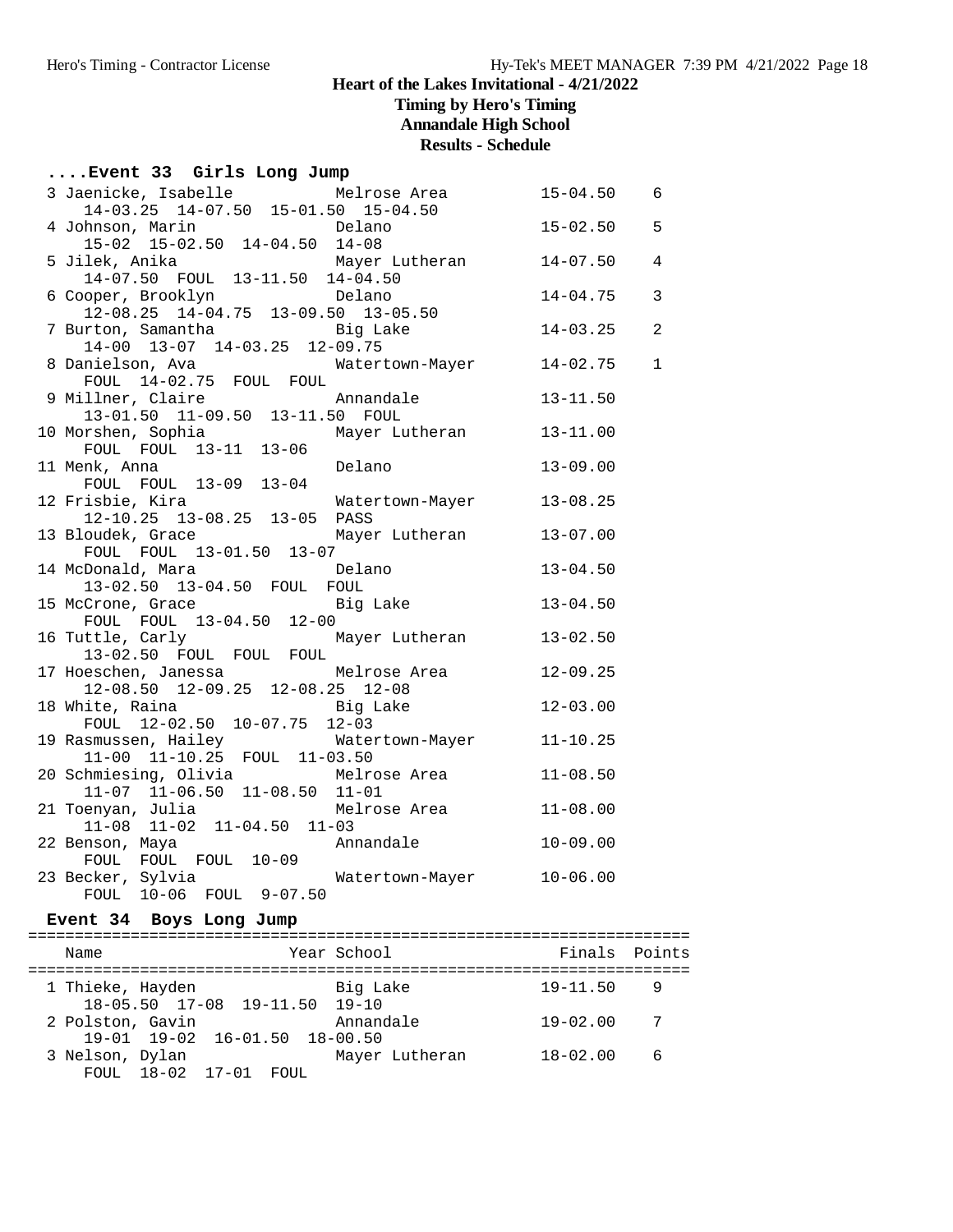**Timing by Hero's Timing**

**Annandale High School**

**Results - Schedule**

## **....Event 34 Boys Long Jump**

| 4 Rosenow, Grayson<br>17-05 17-07.75 16-05.25 17-09.75         | Delano          | $17 - 09.75$ | 5              |
|----------------------------------------------------------------|-----------------|--------------|----------------|
| 5 Bushel, Brayden                                              | Annandale       | $17 - 09.50$ | $\overline{4}$ |
| 17-09.50 FOUL 17-09 FOUL                                       |                 |              |                |
| 6 Ginther, Kyle                                                | Big Lake        | $17 - 08.50$ | 3              |
| 17-05.25 FOUL FOUL 17-08.50                                    |                 |              |                |
| 7 Murphy, Joe                                                  | Big Lake        | $17 - 08.25$ | $\overline{a}$ |
| 17-08.25 FOUL 16-11 17-01                                      |                 |              |                |
| 8 Mikely, CJ                                                   | Big Lake        | $17 - 08.25$ |                |
| FOUL 17-08.25 13-11<br>FOUL                                    |                 |              |                |
| 9 Jergens, Sam                                                 | Delano          | $17 - 04.25$ | $\mathbf{1}$   |
| 17-01 17-04.25 16-11.50 FOUL                                   |                 |              |                |
| 10 Mueller, Daniel Melrose<br>17-03 15-03.50 16-07.50 16-04.25 | Melrose Area    | $17 - 03.00$ |                |
|                                                                |                 |              |                |
| 11 Taylor, JT                                                  | Mayer Lutheran  | $17 - 02.00$ |                |
| FOUL 17-02 17-00.50 16-09                                      |                 |              |                |
| 12 Brinkman, Josh                                              | Melrose Area    | $17 - 00.00$ |                |
| FOUL 17-00 FOUL FOUL                                           |                 |              |                |
| 13 Martinez, Bryan                                             | Annandale       | $16 - 06.00$ |                |
| FOUL 16-04.50 16-03.25 16-06                                   |                 |              |                |
| 14 Pope, Aiden<br>16-03.50 15-07 FOUL 15-10                    | Watertown-Mayer | $16 - 03.50$ |                |
| 15 Jacobson, Sam                                               | Annandale       | $16 - 03.00$ |                |
| 16-03 14-00.25 FOUL FOUL                                       |                 |              |                |
| 16 Shipler, Sam                                                | Mayer Lutheran  | $15 - 07.75$ |                |
| 15-07.75 15-05 14-00.50 15-00                                  |                 |              |                |
| 17 Woestehoff, Michael                                         | Mayer Lutheran  | $15 - 06.00$ |                |
| 13-03 13-10 15-02.50 15-06                                     |                 |              |                |
| 18 Morelos, Enoc                                               | Melrose Area    | $15 - 05.00$ |                |
| 13-08.75 15-04 15-05 15-01                                     |                 |              |                |
| 19 Janikula, Owen                                              | Watertown-Mayer | $15 - 04.00$ |                |
| 15-03.50 14-11 15-04 PASS                                      |                 |              |                |
| 20 Roepke, Gage                                                | Delano          | $15 - 03.00$ |                |
| 14-04.50 FOUL 14-10 15-03                                      |                 |              |                |
| 21 Jaenicke, Kendall                                           | Melrose Area    | $14 - 09.25$ |                |
| 14-09.25 FOUL FOUL PASS                                        |                 |              |                |
| 22 Johnson, Jacob                                              | Watertown-Mayer | $14 - 04.00$ |                |
| FOUL FOUL 13-11.50 14-04                                       |                 |              |                |
| 23 Olson, Joren                                                | Watertown-Mayer | $14 - 03.00$ |                |
| FOUL 14-03 FOUL FOUL                                           |                 |              |                |
| 24 Lee, Iain                                                   | Delano          | $11 - 10.75$ |                |
| FOUL 11-10.75 FOUL<br>FOUL                                     |                 |              |                |

### **Event 35 Girls Triple Jump**

| Name                 |                                                       | Year School     | Finals Points |     |
|----------------------|-------------------------------------------------------|-----------------|---------------|-----|
| 1 Gilbert, Anja      | $31 - 11$ $33 - 04$ $32 - 01$ $33 - 09$               | Watertown-Mayer | $33 - 09.00$  | 9   |
| 2 McCabe, Maggie     | $32 - 00$ $32 - 04$ $32 - 04$ , $50$ $32 - 03$ , $50$ | Watertown-Mayer | $32 - 04.50$  | 7   |
| 3 Jaenicke, Isabelle | $31-07$ $29-08$ $31-07.50$ $28-10.50$                 | Melrose Area    | $31 - 07.50$  | - 6 |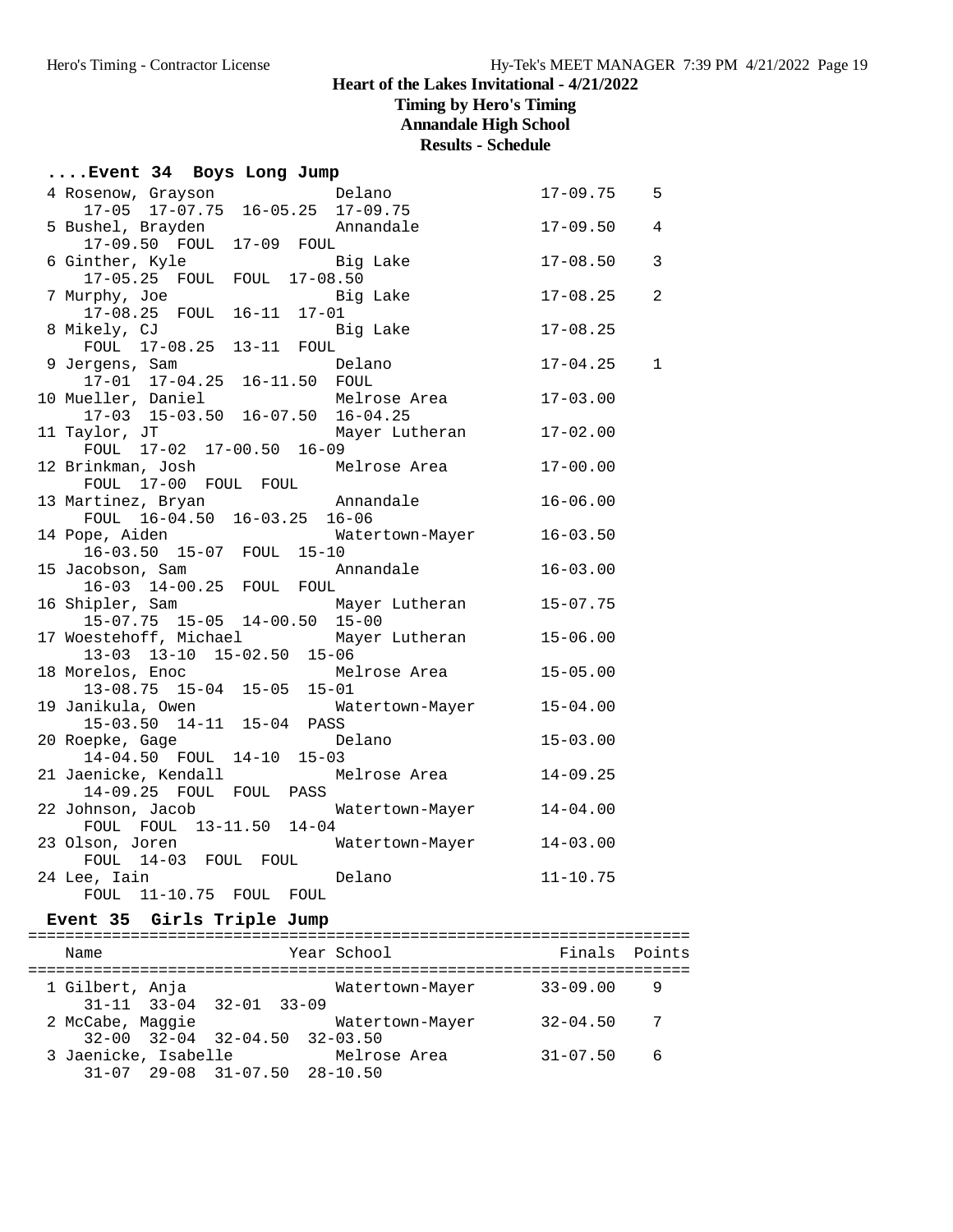**Timing by Hero's Timing**

**Annandale High School**

**Results - Schedule**

| Event 35 Girls Triple Jump |  |  |  |  |
|----------------------------|--|--|--|--|
|----------------------------|--|--|--|--|

| 4 Millner, Claire                                             | Annandale       | $31 - 06.00$ | 5              |
|---------------------------------------------------------------|-----------------|--------------|----------------|
| 30-06.50 30-07.25 31-06 31-03.25<br>5 Mayers, Vivian Delano   |                 |              |                |
|                                                               |                 | $31 - 03.00$ | $\overline{4}$ |
| $30-11$ $30-11$ $30-04$ $31-03$                               |                 |              |                |
| 6 Witt, Olivia and Delano                                     |                 | $30 - 11.00$ | 3              |
| $30-11$ $28-06.50$ $28-03$ $28-07.50$                         |                 |              |                |
| 7 Jilek, Anika                 Mayer Lutheran                 |                 | $30 - 08.00$ | 2              |
| 29-11 30-04 30-03.25 30-08                                    |                 |              |                |
| 8 Danielson, Ava<br>30-06 29-08 29-05                         | Watertown-Mayer | $30 - 06.00$ | $\mathbf{1}$   |
|                                                               |                 |              |                |
| 9 Flavin, Jade                           Big Lake             |                 | $30 - 02.00$ |                |
| 29-08 29-05.50 30-01.25 30-02                                 |                 |              |                |
| 10 Heun, Ava                                                  | Watertown-Mayer | $29 - 09.00$ |                |
| $26-11$ 29-09 x                                               |                 |              |                |
| 11 Gardner, Grace Big Lake                                    |                 | $29 - 02.00$ |                |
| FOUL 29-02 28-09.25 28-05.25                                  |                 |              |                |
| 12 Dawson, Alivia           Mayer Lutheran                    |                 | $28 - 10.00$ |                |
| 28-06.50 28-10 28-06 28-07                                    |                 |              |                |
| 13 Ell, Kennadie aan begin big Lake                           |                 | $28 - 06.50$ |                |
| 28-06.50 28-00 27-01 27-09.75                                 |                 |              |                |
| 14 Anderson, Georgia and Melrose Area and 27-09.00            |                 |              |                |
| $26-06$ $25-07.50$ $27-09$ $27-00.50$                         |                 |              |                |
| 15 Anderson, Mia and Melrose Area                             |                 | $27 - 04.00$ |                |
| 26-08 FOUL 26-09.50 27-04                                     |                 |              |                |
| 16 Burton, Samantha (Big Lake                                 |                 | $26 - 11.00$ |                |
| 26-02 26-10.50 26-11 26-09.75                                 |                 |              |                |
| 17 Morshen, Sophia Mayer Lutheran<br>FOUL 26-06 FOUL 26-06.25 |                 | $26 - 06.25$ |                |
|                                                               |                 |              |                |
| 18 Schmiesing, Olivia Melrose Area                            |                 | $25 - 11.00$ |                |
| FOUL FOUL 25-11 25-01                                         |                 |              |                |
| 19 Bowman, Meri Mannandale                                    |                 | $25 - 09.00$ |                |
| 25-09 25-01 25-08.50 24-09.75                                 |                 |              |                |

## **Event 36 Boys Triple Jump**

| Name                                                        | Year School    | Finals Points |                |
|-------------------------------------------------------------|----------------|---------------|----------------|
| 1 Thieke, Hayden<br>38-06 40-06 40-02.50 41-00.50           | Big Lake       | $41 - 00.50$  | 9              |
| 2 Shoberg, Tyson<br>38-01.50 FOUL 39-05.50 40-01.50         | Annandale      | $40 - 01.50$  | 7              |
| 3 Kunz, Carson<br>38-00 38-06 39-01.50 39-06                | Big Lake       | $39 - 06.00$  | 6              |
| 4 Aurich, Blake<br>36-01.75 37-02.50 37-06 38-04            | Mayer Lutheran | $38 - 04.00$  | 5              |
| 5 Shoberg, Tristan<br>$36-09.50$ $37-03.50$ $38-00$ $37-05$ | Annandale      | $38 - 00.00$  | 4              |
| 6 Ginther, Kyle<br>36-09 35-09.50 FOUL 37-03.50             | Big Lake       | $37 - 03.50$  | 3              |
| 7 Taylor, JT<br>34-01.50 FOUL FOUL 35-07                    | Mayer Lutheran | $35 - 07.00$  | $\mathfrak{D}$ |
| 8 Smythe, Randy<br>$33-03$ $34-02$ $33-03.50$ $35-03.50$    | Big Lake       | $35 - 03.50$  |                |